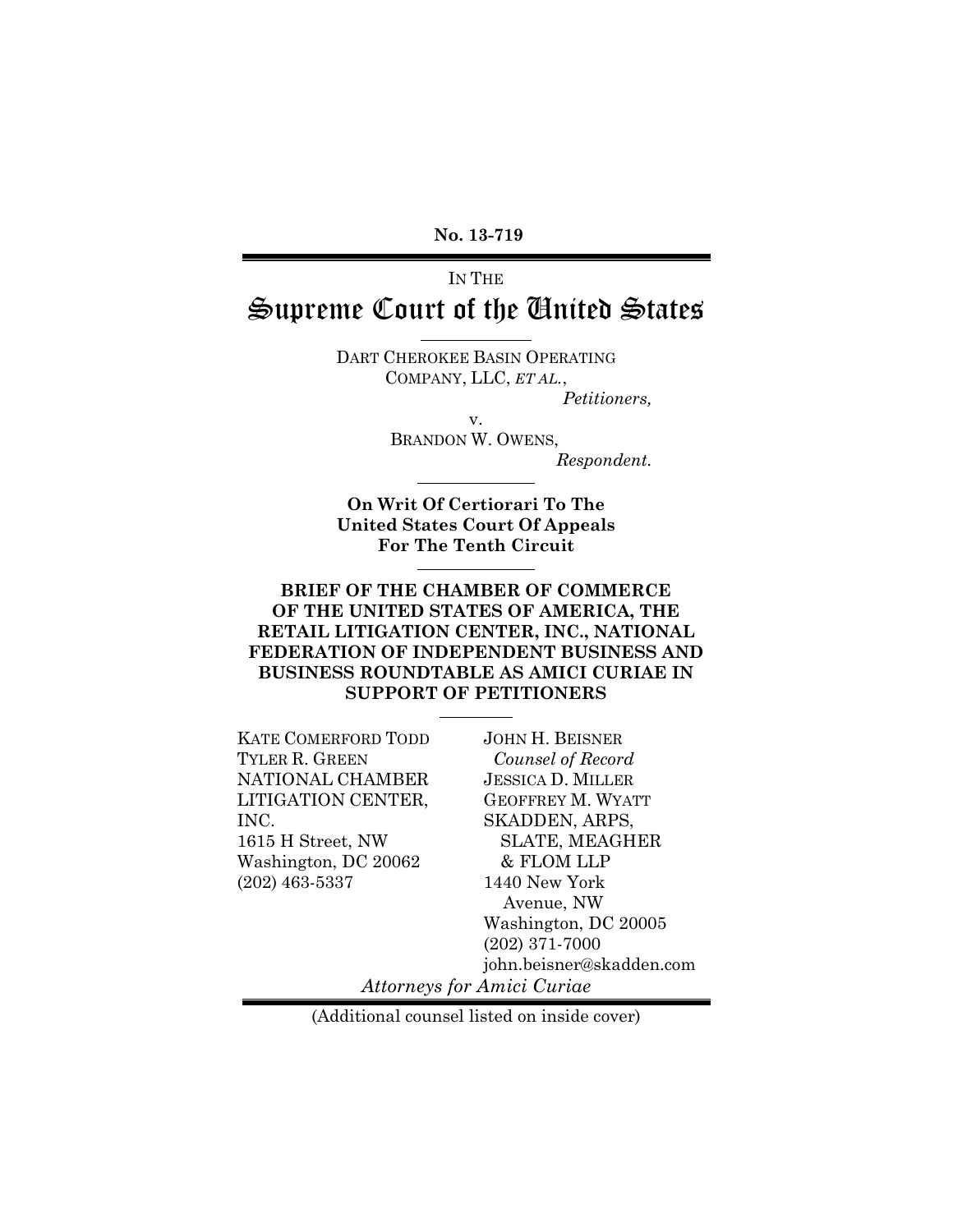KAREN HARNED LUKE WAKE NATIONAL FEDERATION OF INDEPENDENT BUSINESSES SMALL BUSINESS LEGAL CENTER 1201 F St., NW #200 Washington, DC 20004

DEBORAH WHITE RETAIL LITIGATION CENTER 1700 N. Moore Street Suite 2250 Arlington, VA 22209

MARIA GHAZAL BUSINESS ROUNDTABLE 300 New Jersey Avenue, NW Washington, DC 20001

*Attorneys for Amici Curiae*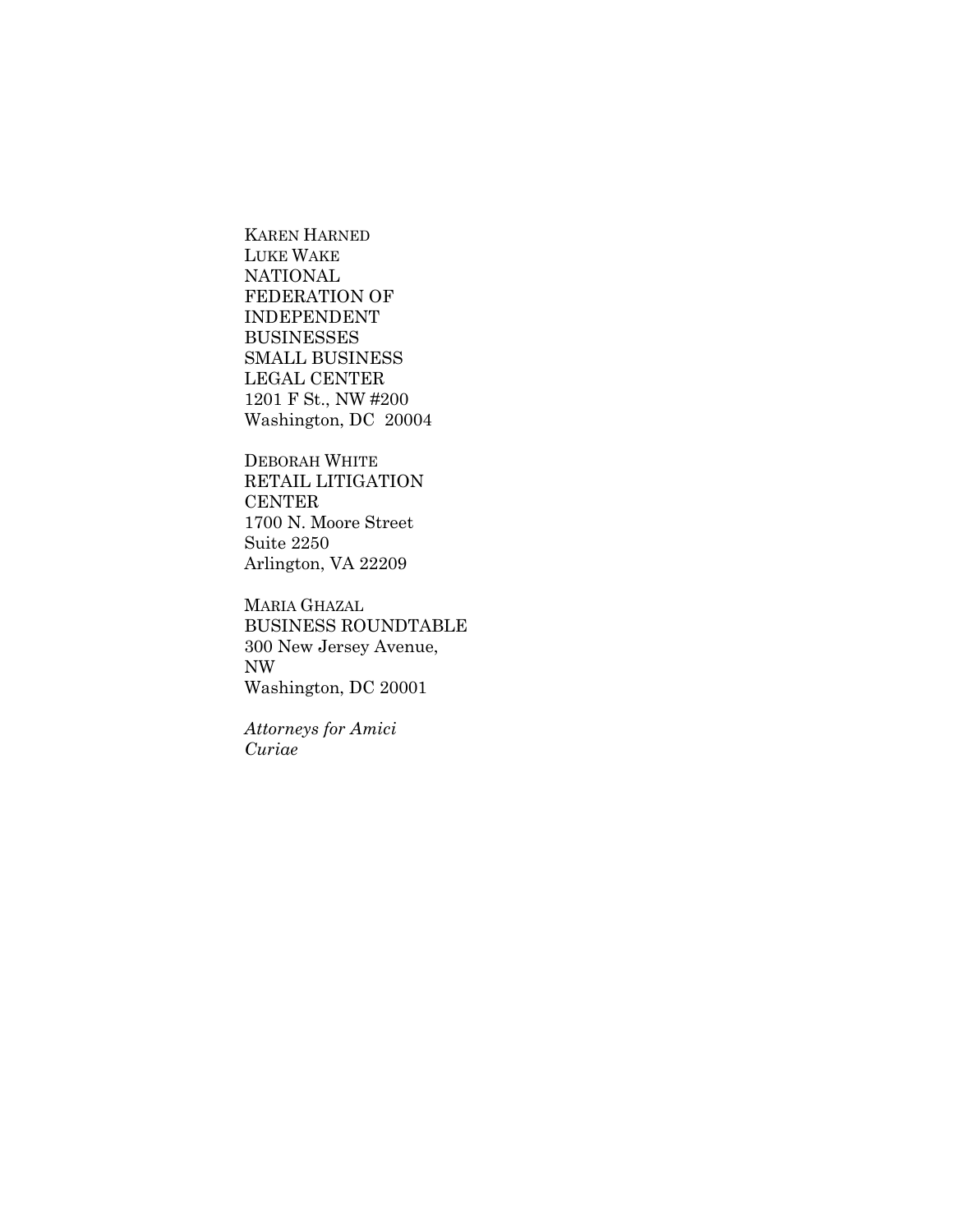# **TABLE OF CONTENTS**

|     |                                                                                                                                | <b>INTRODUCTION AND SUMMARY OF</b>                                                                                                          |  |
|-----|--------------------------------------------------------------------------------------------------------------------------------|---------------------------------------------------------------------------------------------------------------------------------------------|--|
|     |                                                                                                                                |                                                                                                                                             |  |
| Ι.  | THE DISTRICT COURT'S DECISION<br><b>IMPOSES A NOVEL BURDEN ON</b><br>DEFENDANTS THAT CONFLICTS<br>WITH THE TEXT AND PURPOSE OF |                                                                                                                                             |  |
|     | $\mathbf{A}$ .                                                                                                                 | Requiring Defendants To Submit<br><b>Evidence With Notices Of</b><br>Removal Conflicts With The Text                                        |  |
|     | <b>B.</b>                                                                                                                      | Requiring Defendants To Submit<br><b>Evidence With Notices Of</b><br>Removal Creates An<br>Impermissible Double Standard9                   |  |
|     | $\mathcal{C}$ .                                                                                                                | Requiring Defendants To Submit<br><b>Evidence With Notices Of</b><br><b>Removal Needlessly Complicates</b><br>The Jurisdictional Inquiry 12 |  |
| II. |                                                                                                                                | THE DISTRICT COURT'S DECISION<br><b>IGNORES CAFA'S SWEEPING</b><br>EXPANSION OF JURISDICTION.  14                                           |  |
|     |                                                                                                                                |                                                                                                                                             |  |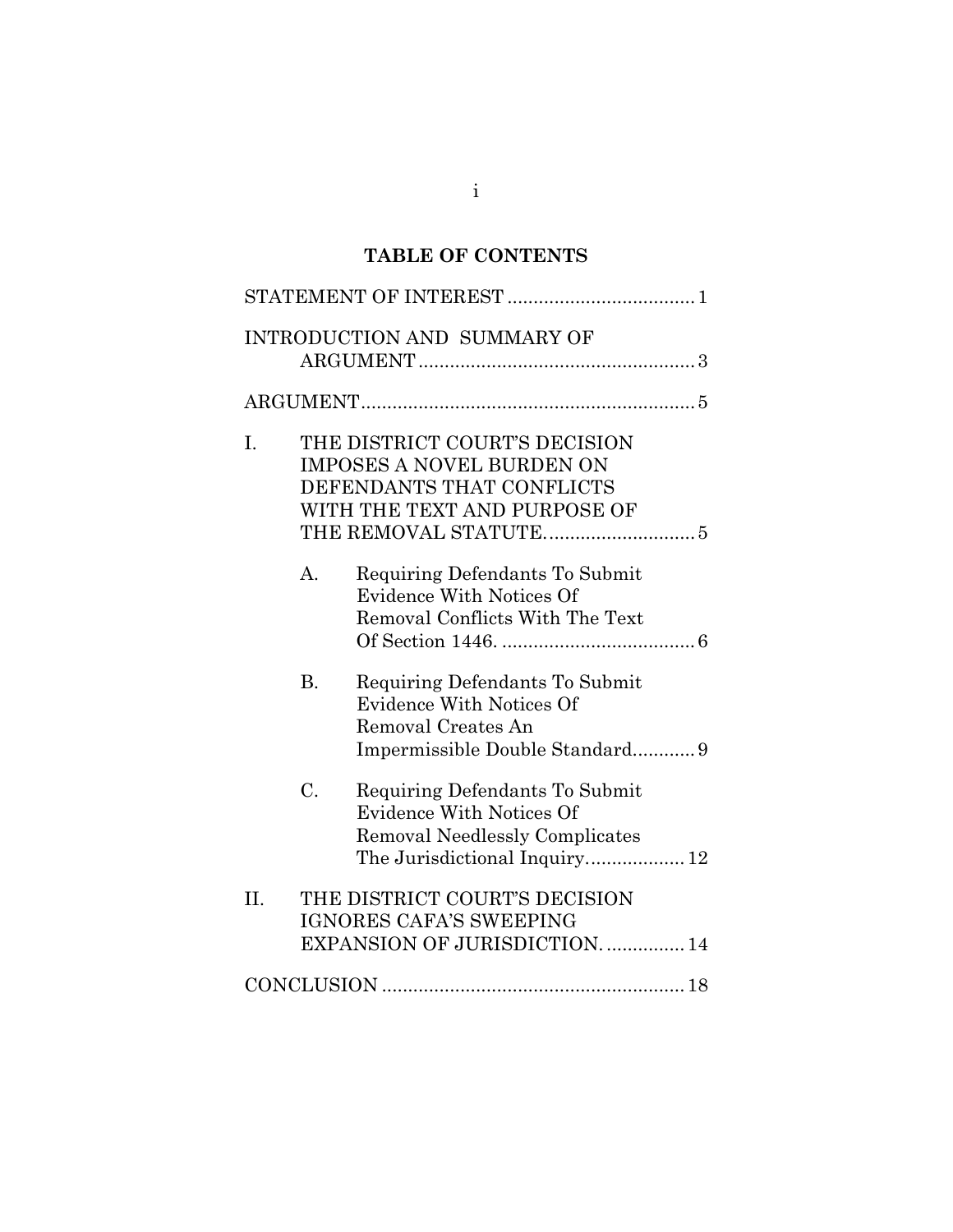## **TABLE OF AUTHORITIES**

## **CASES**

| Acosta v. Master Maintenance & Construction<br>Inc.,                                        |
|---------------------------------------------------------------------------------------------|
| 452 F.3d 373 (5th Cir. 2006) 16                                                             |
| Ashcroft v. Iqbal,                                                                          |
| Bartnikowski v. NVR, Inc.,                                                                  |
| Breuer v. Jim's Concrete of Brevard, Inc.,                                                  |
| Carden v. Arkoma Associates,                                                                |
| Case of Sewing Machine Cos.,                                                                |
| Chicago & N.W.R. Co. v. Whitton's<br>Administrator,                                         |
| Dart Cherokee Basin Operating Co., LLC v.<br>Owens,<br>730 F.3d 1234 (10th Cir. 2013) 8, 13 |
| Ellenburg v. Spartan Motors Chassis Inc.,                                                   |
| Evans v. Walter Industries, Inc.,<br>449 F.3d 1159 (11th Cir. 2006) 15                      |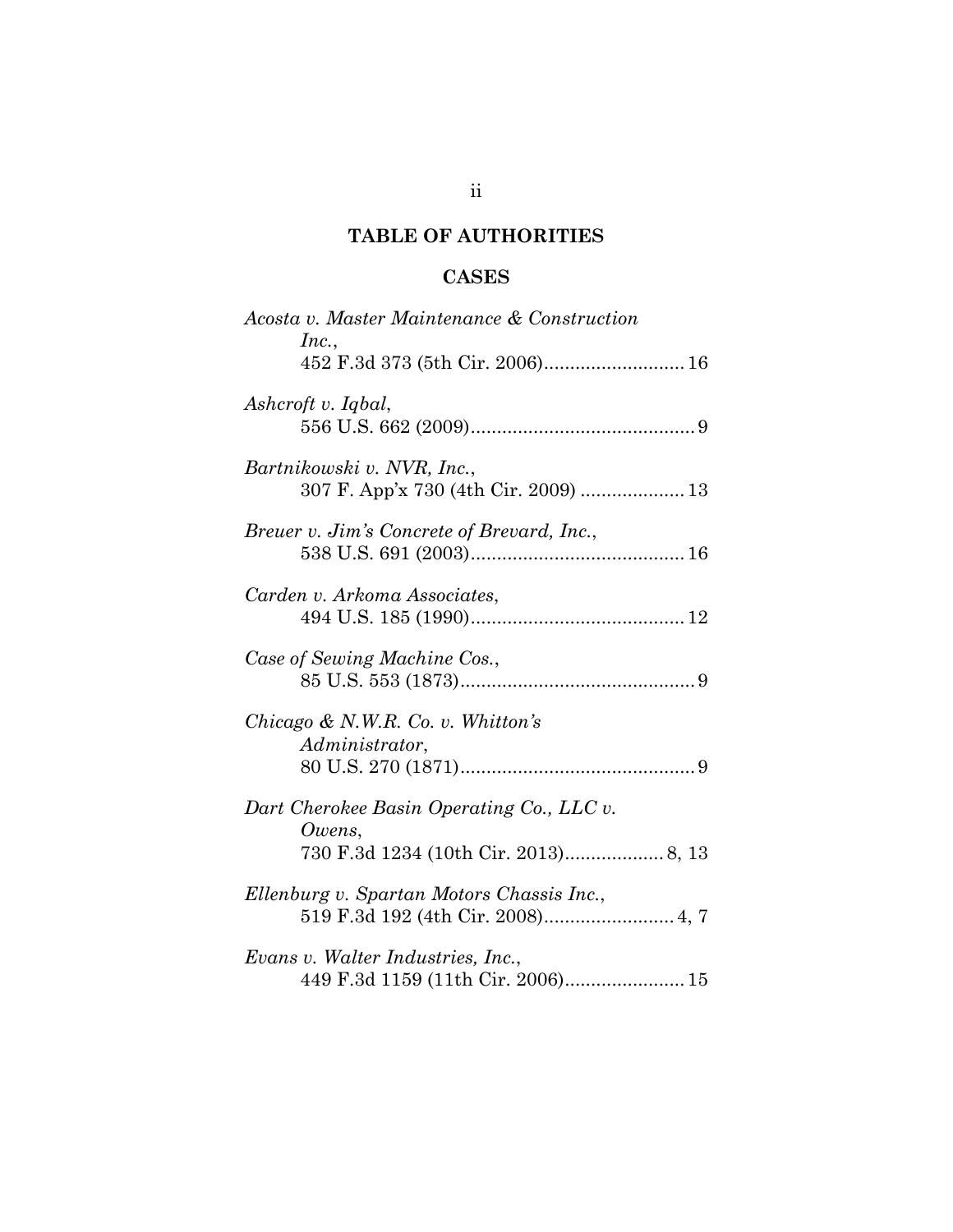| Hartis v. Chicago Title Insurance Co.,                                                                                         |
|--------------------------------------------------------------------------------------------------------------------------------|
| Hertz Corp. v. Friend,                                                                                                         |
| Janis v. Health Net, Inc.,<br>472 F. App'x 533 (9th Cir. 2012)  4, 7                                                           |
| Lujan v. Defenders of Wildlife,                                                                                                |
| Martin v. Hunter's Lessee,                                                                                                     |
| McNutt v. General Motors Acceptance Corp. of<br>Indiana,                                                                       |
| Navarro Savings Association v. Lee,                                                                                            |
| Owens v. Dart Cherokee Basin Operating Co.,<br>LLC<br>No. 12-4157-JAR-JPO, 2013 WL<br>2237740 (D. Kan. May 21, 2013) 5, 13, 15 |
| Pretka v. Kolter City Plaza II, Inc.,<br>608 F.3d 744 (11th Cir. 2010) 4                                                       |
| Shamrock Oil & Gas Corp. v. Sheets,                                                                                            |
| Spivey v. Vertrue, Inc.,<br>528 F.3d 982 (7th Cir. 2008) 4, 7                                                                  |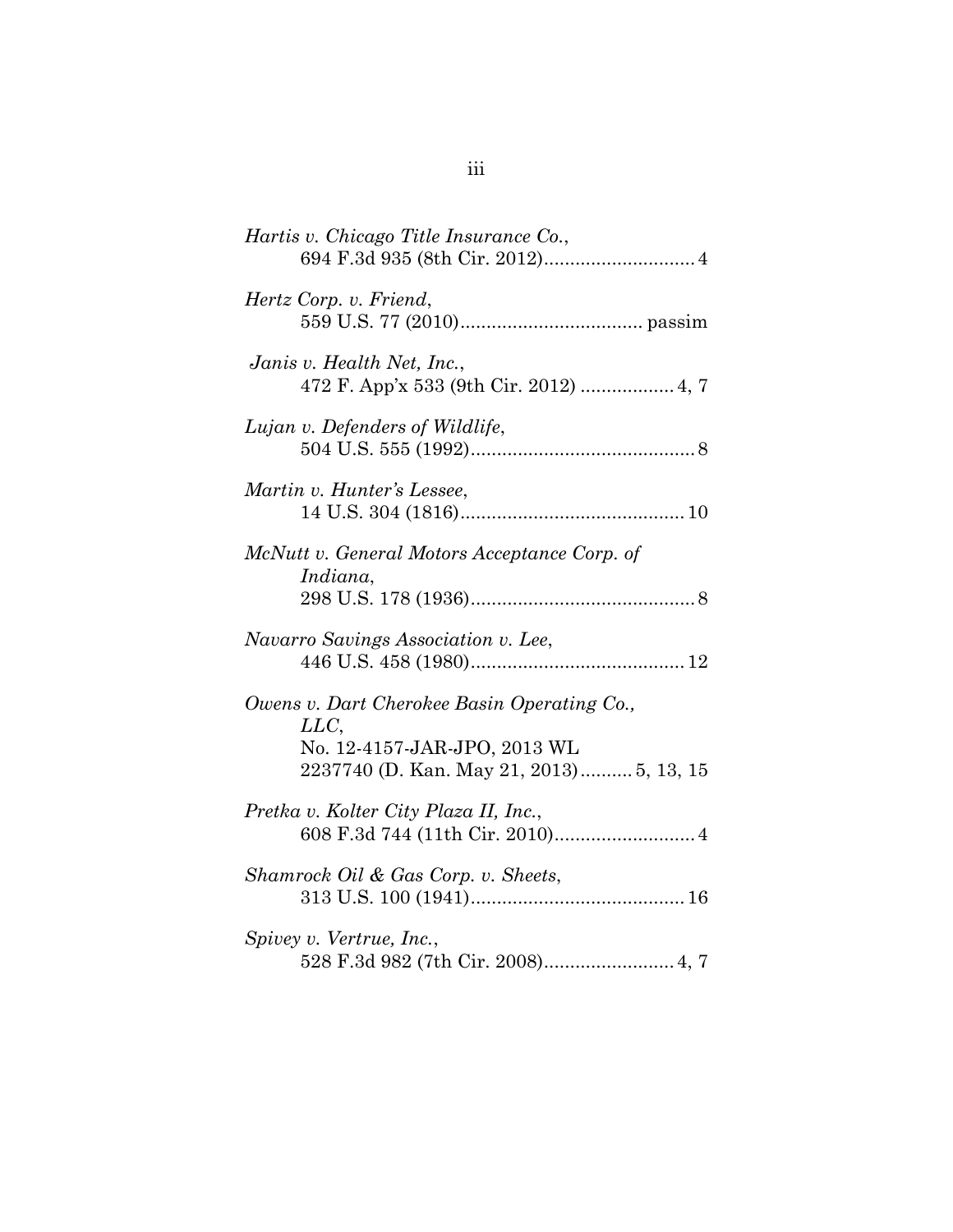#### **STATUTE**

28 U.S.C. § 1446(a)..................................................4, 6

#### **OTHER AUTHORITIES**

| Scott R. Haiber, Removing the Bias Against |  |
|--------------------------------------------|--|
| Removal,                                   |  |
|                                            |  |

H. Hunter Twiford, III *et al.*, *CAFA's New "Minimal Diversity" Standard for Interstate Class Actions Creates a Presumption that Jurisdiction Exists, with the Burden of Proof Assigned to the Party Opposing Jurisdiction*, 25 Miss. C. L. Rev. 7 (2005)............................15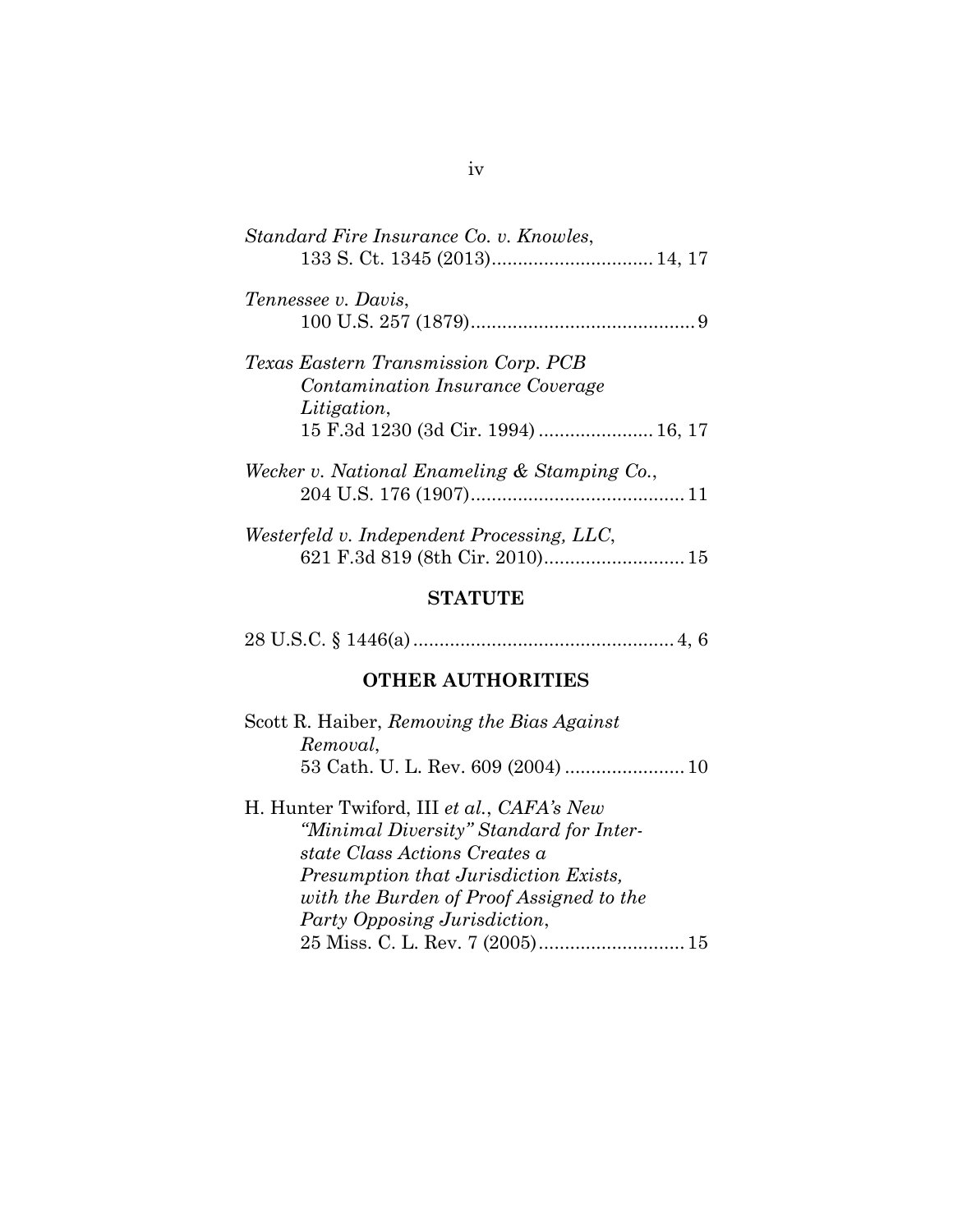Sara S. Vance, *A Primer on the Class Action Fairness Act of 2005*, 80 Tul. L. Rev. 1617 (2006).............................15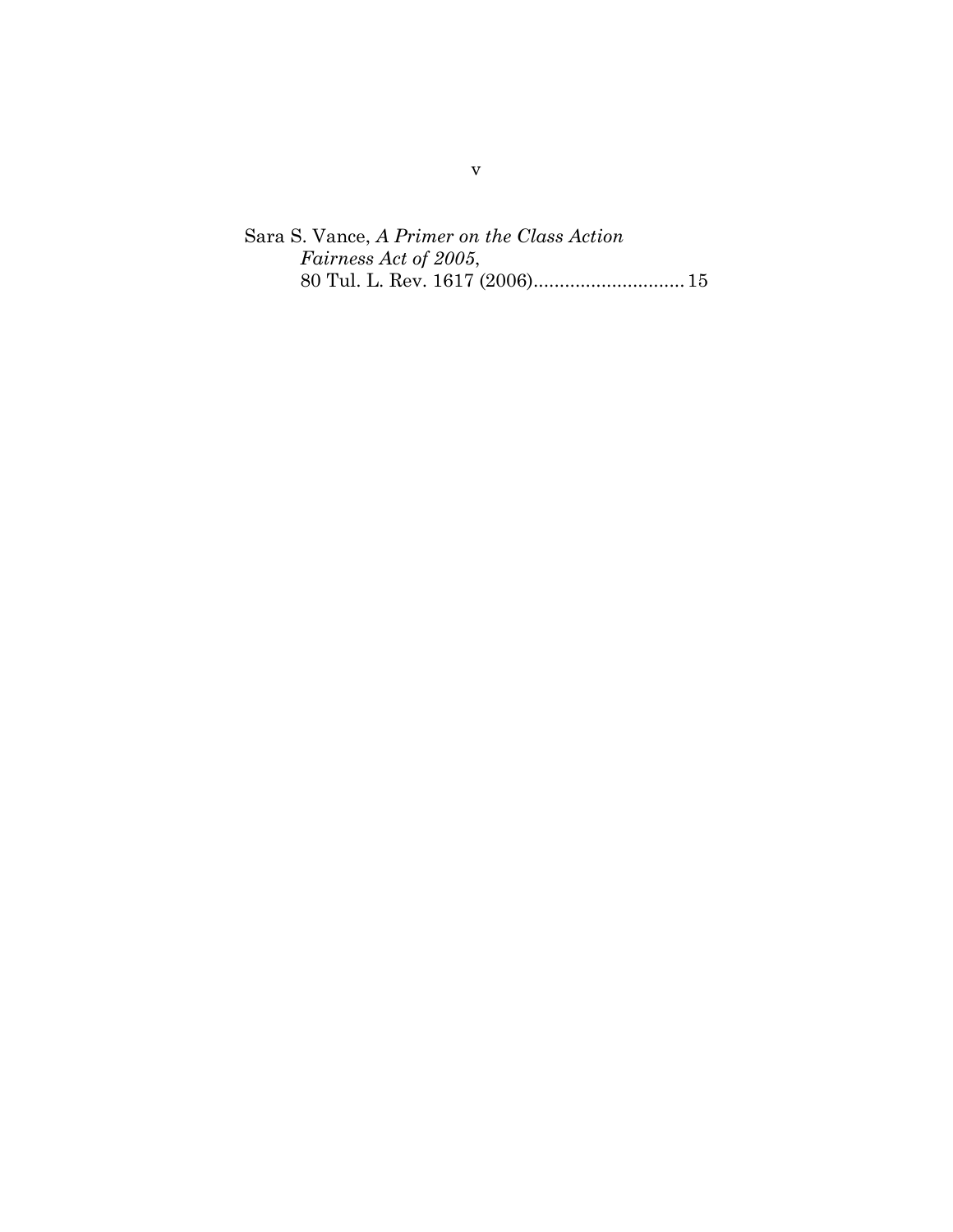### **BRIEF OF THE CHAMBER OF COMMERCE OF THE UNITED STATES OF AMERIC***A***, THE RETAIL LITIGATION CENTER, INC., NATIONAL FEDERATION OF INDEPENDENT BUSINESS AND BUSINESS ROUNDTABLE AS** *AMICI CURIAE* **IN SUPPORT OF PETITIONERS**

The Chamber of Commerce of the United States of America ("Chamber"), the Retail Litigation Center, Inc. ("RLC"), the National Federation of Independent Business ("NFIB") and Business Roundtable ("BRT") respectfully submit this brief as *amici curiae* in support of petitioners Dart Cherokee Basin Operating Company, LLC, *et al.*<sup>1</sup>

#### **STATEMENT OF INTEREST**

The Chamber is the world's largest business federation, representing 300,000 direct members and an underlying membership of more than three million U.S. businesses and professional organizations. The Chamber represents its members' interests by, among other activities, filing briefs in cases implicating issues of vital concern to the nation's business community.

The Chamber's members operate in nearly every industry and business sector in the United States.

<sup>1</sup> Pursuant to Supreme Court Rule 37.6, counsel for *amici curiae* states that no counsel for a party authored this brief in whole or in part, and no party or counsel for a party made a monetary contribution intended to fund the preparation or submission of this brief. No person other than *amici curiae*, their members, or their counsel made a monetary contribution intended to fund its preparation or submission. Pursuant to Supreme Court Rule 37.2, *amici curiae* state that petitioners and respondents have both filed blanket consents to the filing of *amicus* briefs on the Court's docket in this case.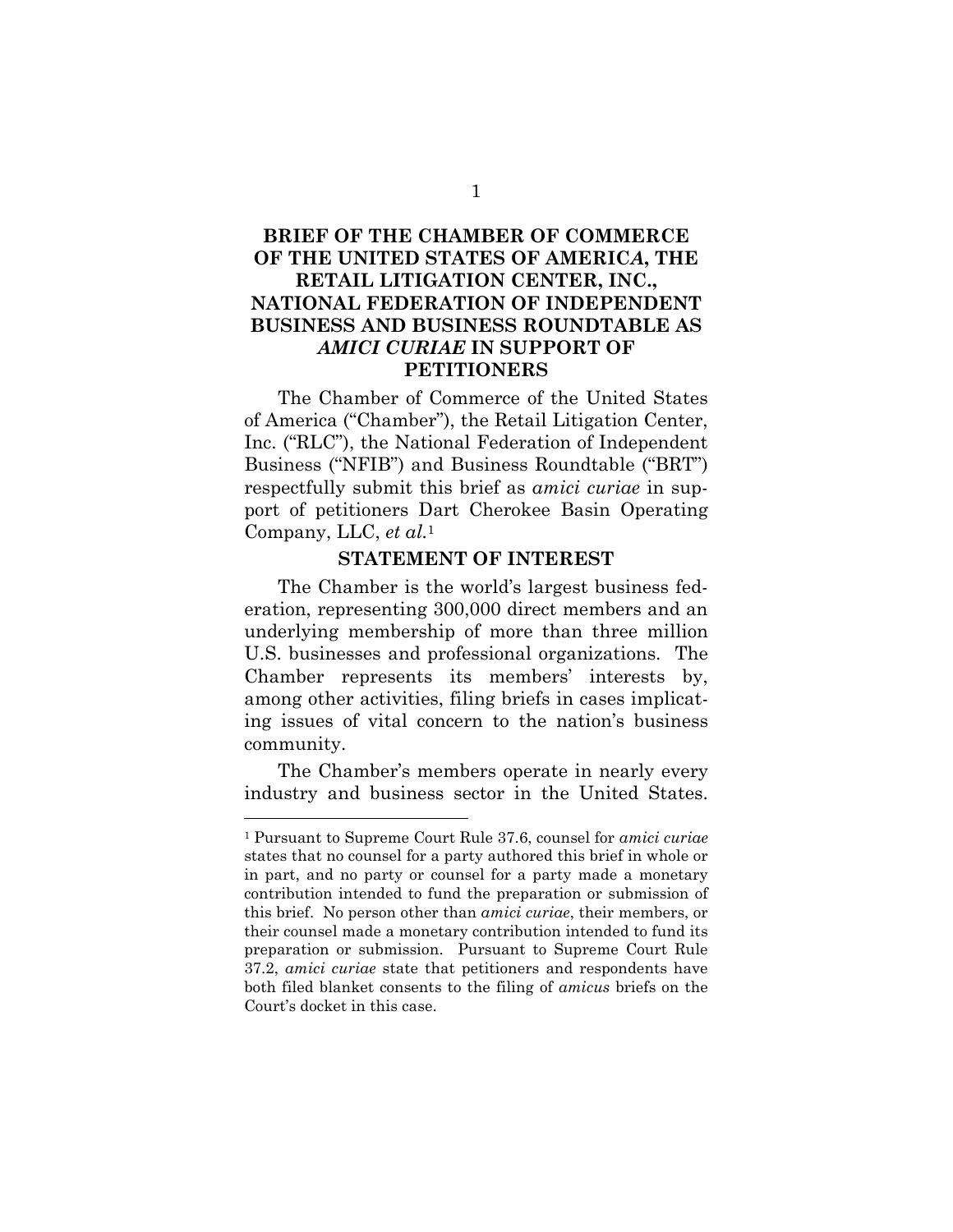These members have an interest in ensuring that the rules governing removal of class actions to federal court are applied fairly and consistently and in keeping with Congress's intent to establish federal courts as the forum of choice for class actions of national importance.

The RLC is a public policy organization that identifies and engages in legal proceedings affecting the retail industry. The RLC's members include many of the country's largest and most innovative retailers. The member entities whose interests the RLC represents employ millions of people throughout the United States, provide goods and services to tens of millions more, and account for tens of billions of dollars in annual sales. The RLC seeks to provide courts with retail-industry perspectives on important legal issues, and to highlight the potential industrywide consequences of significant pending cases.

The NFIB is the nation's leading small business association, representing members in Washington, D.C., and all 50 state capitals. Founded in 1943 as a nonprofit, nonpartisan organization, NFIB's mission is to promote and protect the right of its members to own, operate and grow their businesses. NFIB represents 350,000 member businesses nationwide, and its membership spans the spectrum of business operations, ranging from sole proprietorships to firms with hundreds of employees. While there is no standard definition of a "small business," the typical NFIB member employs 10 people and reports gross sales of about \$500,000 a year. To fulfill its role as the voice for small business, the NFIB frequently files *amicus* briefs in cases that will affect small businesses.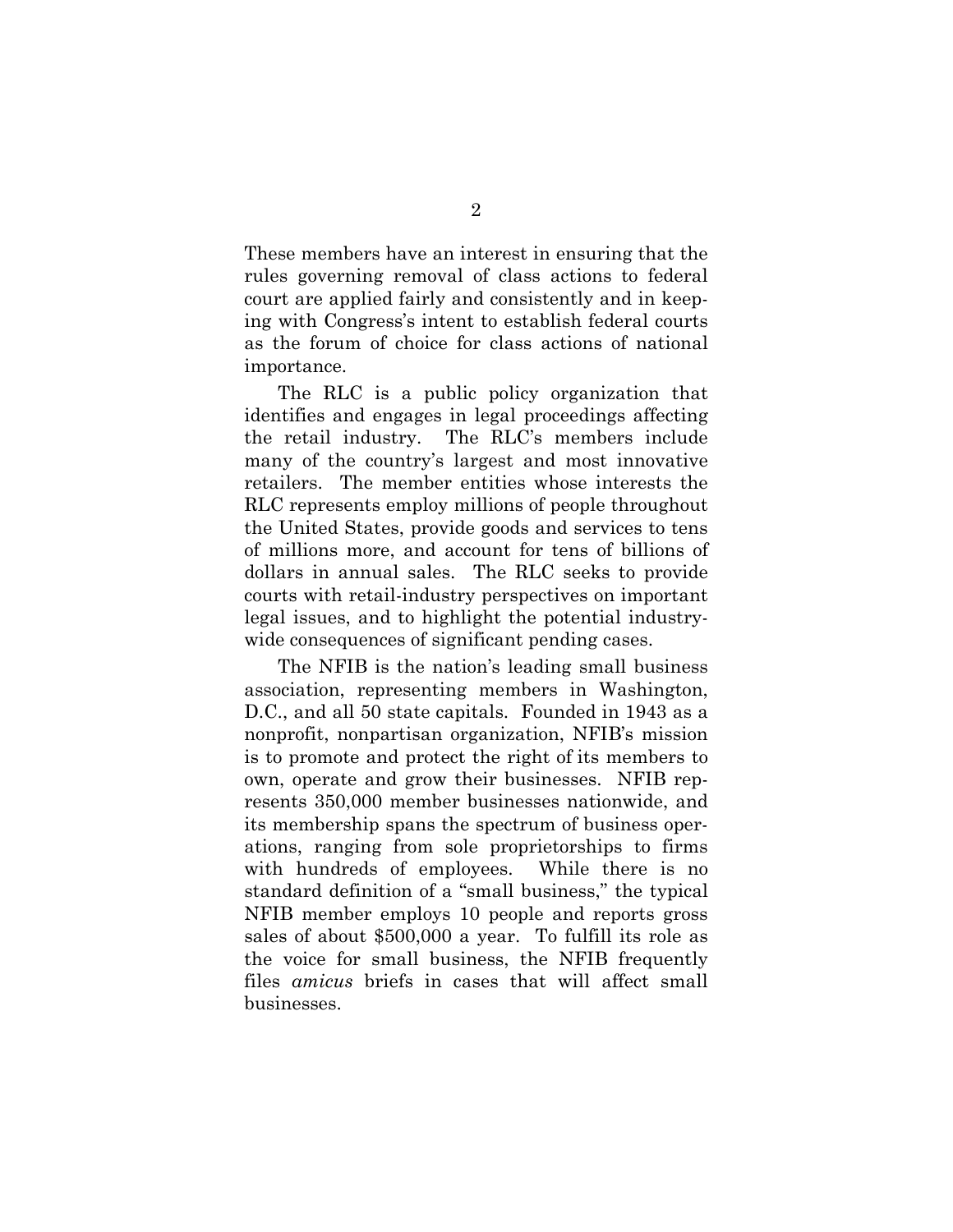BRT is an association of chief executive officers of leading U.S. companies with \$7.4 trillion in annual revenues and more than 16 million employees. Member companies comprise more than a third of the total value of the U.S. stock markets and invest \$158 billion annually in research and development – equal to 62 percent of U.S. private R&D spending. Established in 1972, Business Roundtable applies the expertise and experience of its CEO members to the major issues facing the nation. Through research and advocacy, Business Roundtable promotes policies to improve U.S. competitiveness, strengthen the economy and spur job creation.

*Amici* are concerned that the district court's ruling (and the Court of Appeals' refusal to grant review) establish a requirement that defendants sued in state court in the Tenth Circuit amass voluminous evidence *before* removing a case to federal court – all within thirty days of receiving the complaint. Such a ruling ignores the text and history of the general federal removal statute and the Class Action Fairness Act of 2005 ("CAFA"). Accordingly, *amici* believe that reversal of the judgment below is necessary to restore proper removal practice in the Tenth Circuit and ensure appropriate access to federal courts.

#### **INTRODUCTION AND SUMMARY OF ARGUMENT**

The district court – in a decision implicitly endorsed by the Tenth Circuit – ignored clear statutory language and long-established caselaw in holding that a defendant removing a suit to federal court is required to submit evidence to prove jurisdictional facts in conjunction with the filing of a notice of removal. Reversal is necessary to check the Tenth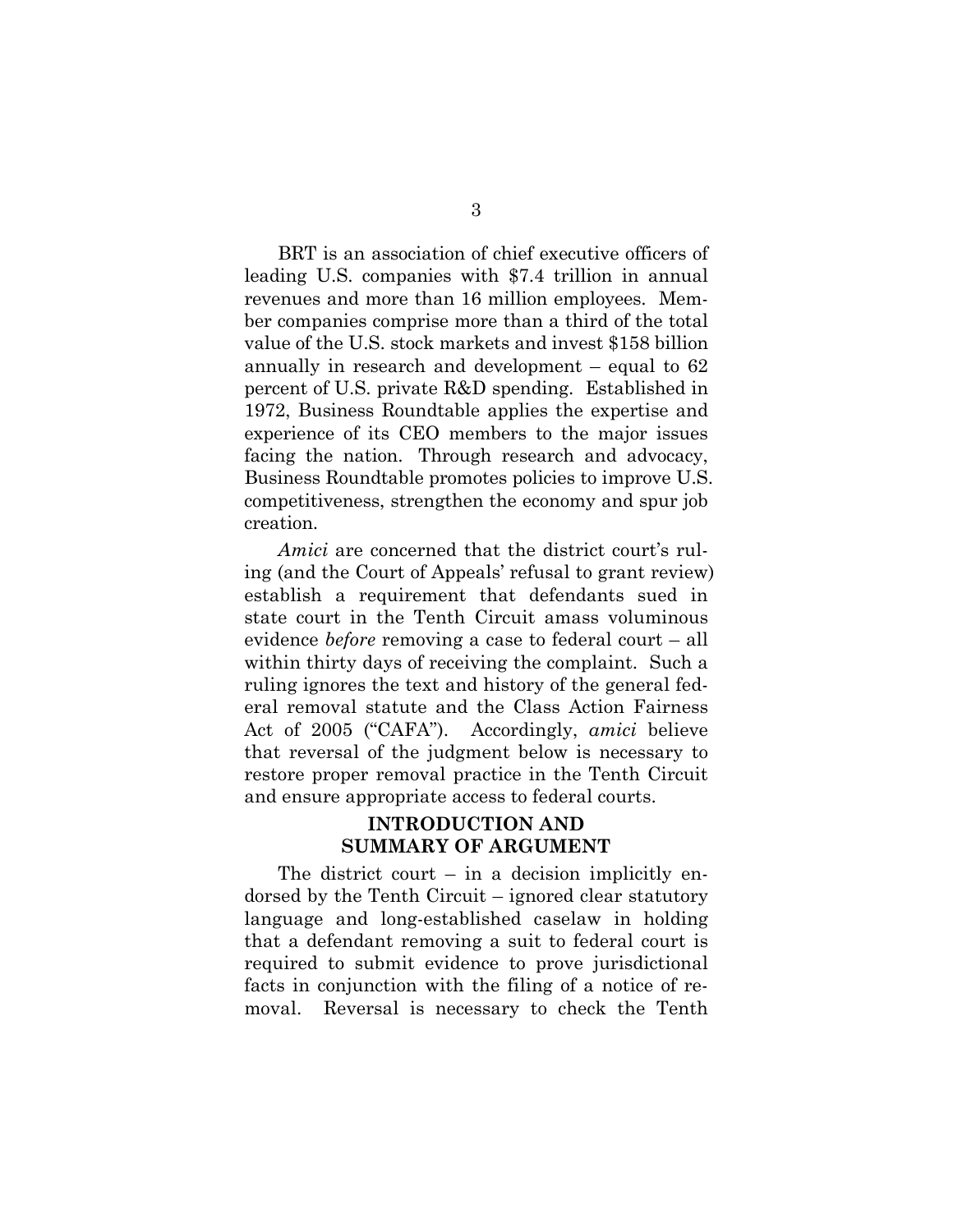Circuit's wayward approach and bring it into line with the considered precedent of this Court and several courts of appeals.<sup>2</sup>

First, the district court's decision imposes a novel burden on removing defendants that is wholly unmoored from the text of the removal statute and imposes an unfair burden on removing defendants. By requiring a removing defendant to file a notice of removal "containing a short and plain statement of the grounds for removal,"  $28$  U.S.C.  $\S$  1446(a), Congress deliberately tracked the *pleading* requirements of Federal Rule of Civil Procedure 8(a). The district court disregarded these statutory parallels in requiring removing defendants to carry an *evidentiary* burden that plaintiffs do not bear in bringing suit. The result is a double standard that ignores Congress's clear intent. Not only does the district court's decision contravene long-standing principles of removal, but it introduces unnecessary complexity to the jurisdictional inquiry by demanding that defendants produce evidence to support federal jurisdiction in *every* removed case where the jurisdictional prerequisites are not established on the face of the plaintiff's pleading – even those where (as here) the plaintiffs do not dispute that the statutory prerequisites to federal jurisdiction have been satisfied.

<sup>2</sup> Five circuits have held that a removing defendant is not required to supplement its notice of removal with evidence proving jurisdictional facts. *See Hartis v. Chi. Title Ins. Co.*, 694 F.3d 935, 944-45 (8th Cir. 2012); *Janis v. Health Net, Inc.*, 472 F. App'x 533, 534 (9th Cir. 2012); *Ellenburg v. Spartan Motors Chassis Inc.*, 519 F.3d 192, 199-200 (4th Cir. 2008); *Spivey v. Vertrue, Inc.*, 528 F.3d 982, 986 (7th Cir. 2008); *Pretka v. Kolter City Plaza II, Inc.*, 608 F.3d 744, 772-74 & n.29 (11th Cir. 2010).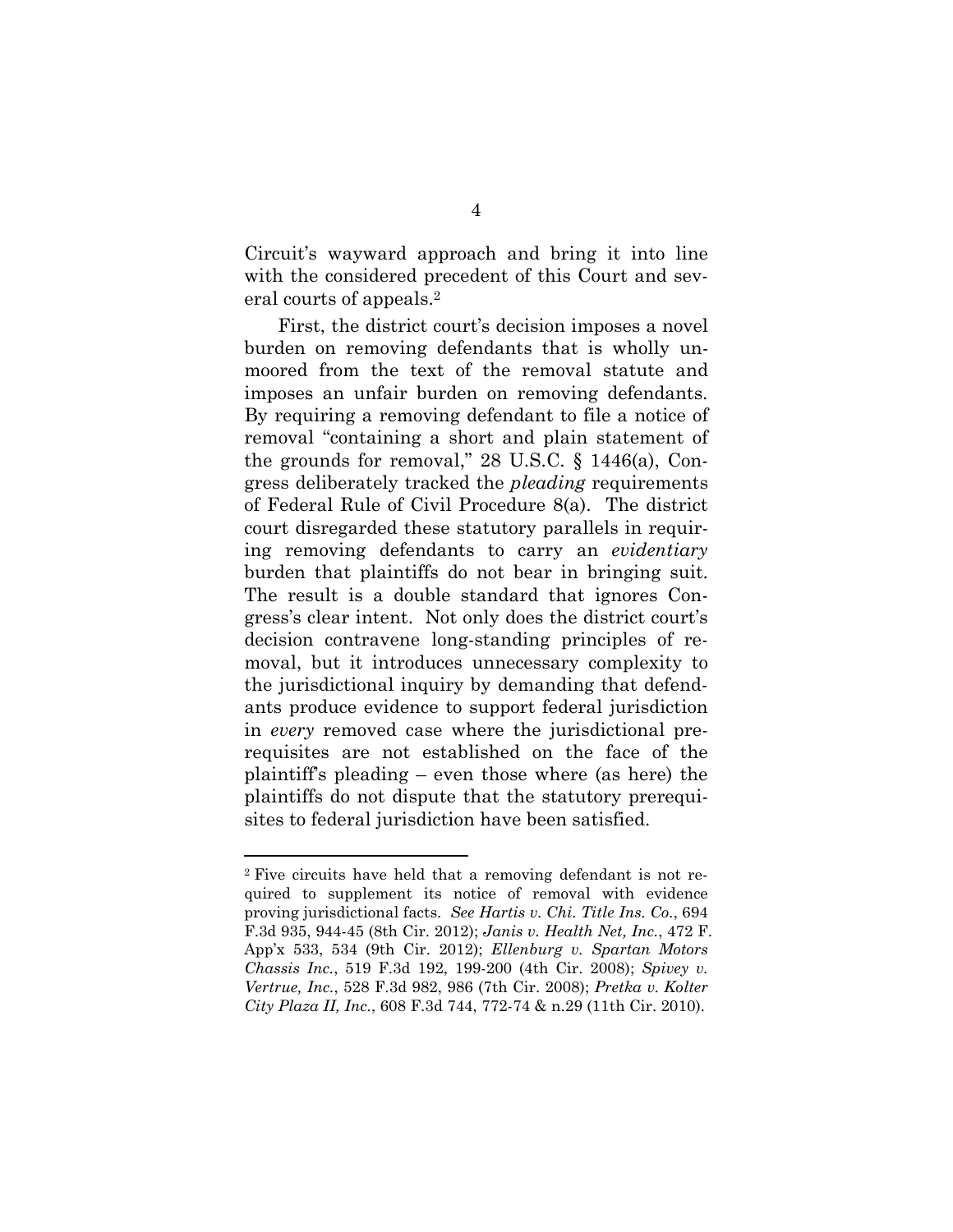Second, the district court's refusal to assert jurisdiction over this class action is particularly misguided given the expansive sweep of CAFA. Congress enacted CAFA to afford class-action defendants ready access to a federal forum, instructing courts to interpret the statute broadly in favor of federal jurisdiction. The district court ignored this congressional mandate by strictly construing CAFA's amount-incontroversy requirement and resolving all doubts in favor of remand. In the process, the court sanctioned the kind of gamesmanship that CAFA's drafters sought to stamp out. Under the district court's ruling, a clever plaintiff need only plead vague allegations of damages and run out the clock for thirty days to forestall removal of an action that indisputably belongs in federal court.

For these reasons, *amici* respectfully submit that the Court should reverse the judgment below.

#### **ARGUMENT**

## **I. THE DISTRICT COURT'S DECISION IMPOSES A NOVEL BURDEN ON DEFENDANTS THAT CONFLICTS WITH THE TEXT AND PURPOSE OF THE REMOVAL STATUTE.**

In holding that a removing defendant must "incorporate . . . evidence" into the notice of removal to "establish by a preponderance of the evidence that the amount in controversy exceeds" the jurisdictional threshold, *Owens v. Dart Cherokee Basin Operating Co., LLC*, No. 12-4157-JAR-JPO, 2013 WL 2237740, at \*4 (D. Kan. May 21, 2013), the district court misapplied the language of the general removal statute. That statute requires only that a defendant include a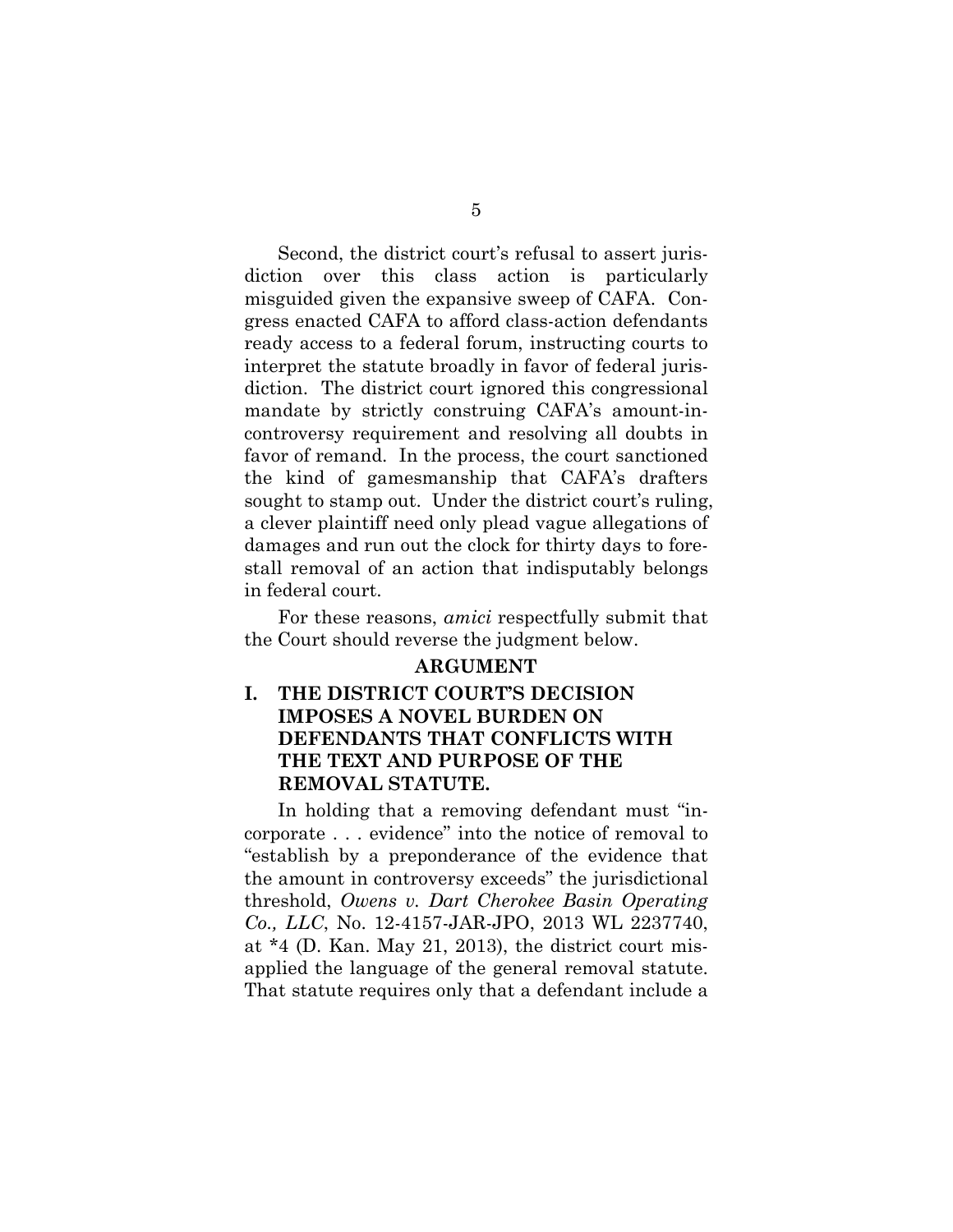"short and plain statement of the grounds for removal" in the notice of removal, mirroring the jurisdicjurisdictional burden placed on plaintiffs bringing suit initially in federal court. The district court's contravention of clear statutory text imposes an arbitrarily heightened burden at the time of removal. It also serves to multiply and complicate proceedings related to removal, where simplicity has always been preferred. This Court should reverse the judgment below to ensure that the Tenth Circuit's approach to removal comports with the statutory text, congressional intent, and practical considerations.

#### **A. Requiring Defendants To Submit Evidence With Notices Of Removal Conflicts With The Text Of Section 1446.**

The general removal statute directs defendants seeking to remove an action to federal court to file "a notice of removal . . . containing a short and plain statement of the grounds for removal." 28 U.S.C. § 1446(a). The requirement of a "short and plain statement of the grounds for removal" tracks the requirement in Federal Rule of Civil Procedure 8(a) that a plaintiff include in a complaint "a short and plain statement of the grounds for the court's jurisdiction." This statutory parallel is no accident. In 1988, Congress rejected the decisions of courts that had "require[d] detailed pleading" of the grounds for removal, by amending § 1446 to mandate "that the grounds for removal be stated in terms borrowed from the jurisdictional pleading requirement establish[ed] by [Rule 8(a)]." H.R. Rep. No. 100-889, at 71- 72 (1988). Congress thus instructed courts to "apply the same liberal rules that are applied to other mat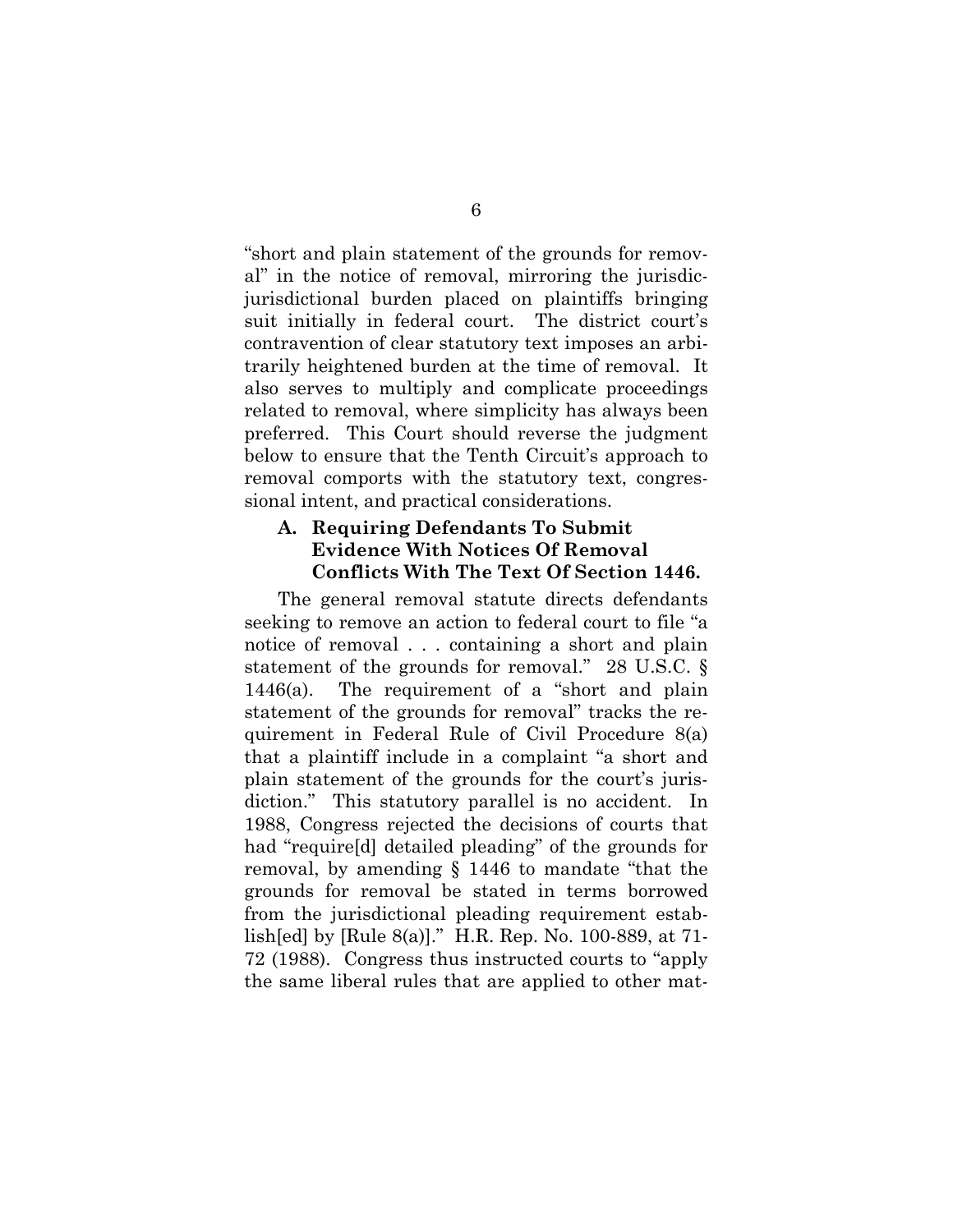ters of pleading," in an effort to "simplify the 'pleading' requirements for removal." *Id.* at 71.

Heeding the directives of Congress, several circuit courts of appeal have deemed it "inappropriate" for a court to "require[] a removing party's notice of removal to meet a higher pleading standard than the one imposed on a plaintiff in drafting an initial complaint." *Ellenburg*, 519 F.3d at 200; *see also Janis*, 472 F. App'x at 534-35; *Spivey*, 528 F.3d at 986. As the Fourth Circuit has explained, "just as a plaintiff's complaint sufficiently establishes diversity jurisdiction if it alleges that the parties are of diverse citizenship and that '[t]he matter in controversy exceeds, exclusive of interest and costs, the sum specified by 28 U.S.C. § 1332,' so too does a removing party's notice of removal sufficiently establish jurisdictional grounds for removal by making jurisdictional allegations in the same manner." *Ellenburg*, 519 F.3d at 200 (citations omitted).

Congress recently reaffirmed that courts should liberally construe the jurisdictional allegations in a notice of removal when it enacted the Federal Courts Jurisdiction and Venue Clarification Act of 2011 ("JVCA"), which amended  $28$  U.S.C.  $\frac{1446(c)}{c}$  to address issues relating to uncertainty of the amount in controversy when removal is sought." H.R. Rep. No. 112-10, at 15 (2011). Congress stressed that "defendants do not need to prove to a legal certainty that the amount in controversy requirement has been met"; it is enough to "simply allege or assert that the jurisdictional threshold has been met." *Id.* at 16. Only "[i]n case of a dispute" must the district court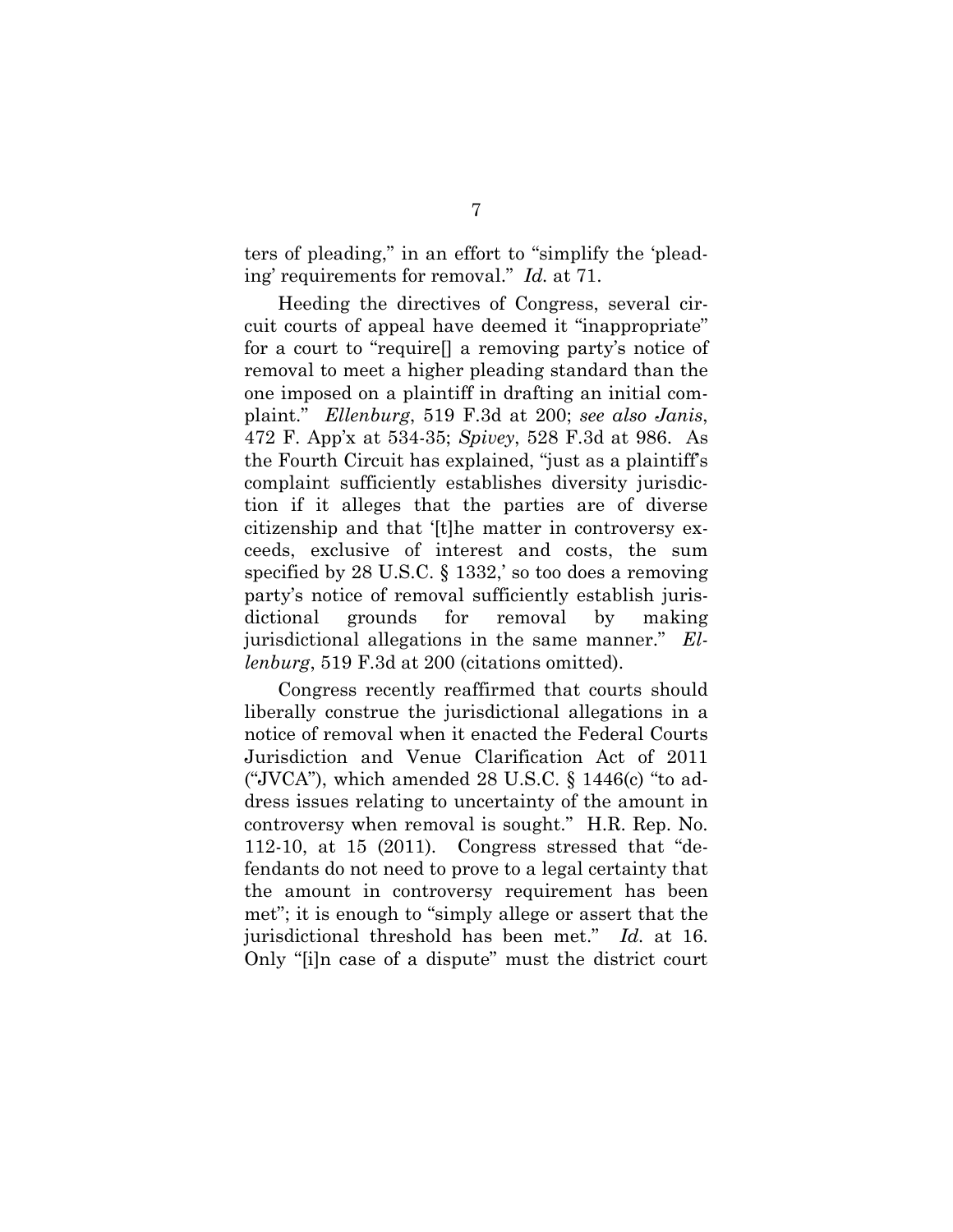"make findings of jurisdictional fact to which the preponderance standard applies." *Id.*<sup>3</sup>

Section 1446 comports with long-standing principles regarding allocation of the burden to show federal jurisdiction. As this Court has recognized, the party asserting jurisdiction must support each element "in the same way as any other matter on which the plaintiff bears the burden of proof, i.e., with the manner and degree of evidence required at the successive stages of the litigation." *Lujan v. Defenders of Wildlife*, 504 U.S. 555, 561 (1992). Consequently, a defendant need only "allege" in the notice of removal "the facts essential to show jurisdiction," *McNutt v. Gen. Motors Acceptance Corp. of Ind.*, 298 U.S. 178, 189 (1936), a requirement satisfied by "general factual allegations," *see Lujan*, 504 U.S. at 561. Only where these allegations are "challenged by his adversary[,]" is a defendant required to proffer evidence supporting the allegations in the removal notice. *McNutt*, 298 U.S. at 189; *see also Hertz Corp. v. Friend*, 559 U.S. 77, 96-97 (2010) ("*When challenged on allegations of jurisdictional facts*, the parties must support their allegations by competent proof.") (emphasis added).

<sup>&</sup>lt;sup>3</sup> Although the text of amended  $\S$  1446(c) expressly mentions the general diversity statute, 28 U.S.C. § 1332(a), and not CAFA, "'[t]here is no logical reason why [courts] should demand more from a CAFA defendant than other parties invoking federal jurisdiction.'" *Dart Cherokee Basin Operating Co., LLC v. Owens*, 730 F.3d 1234, 1238 (10th Cir. 2013) (Hartz, J., dissenting) (citation omitted). Indeed, if a CAFA defendant's removal burden were to differ from that of other defendants, it should be *less* onerous, given the explicit congressional directive that CAFA be construed broadly in favor of federal jurisdiction.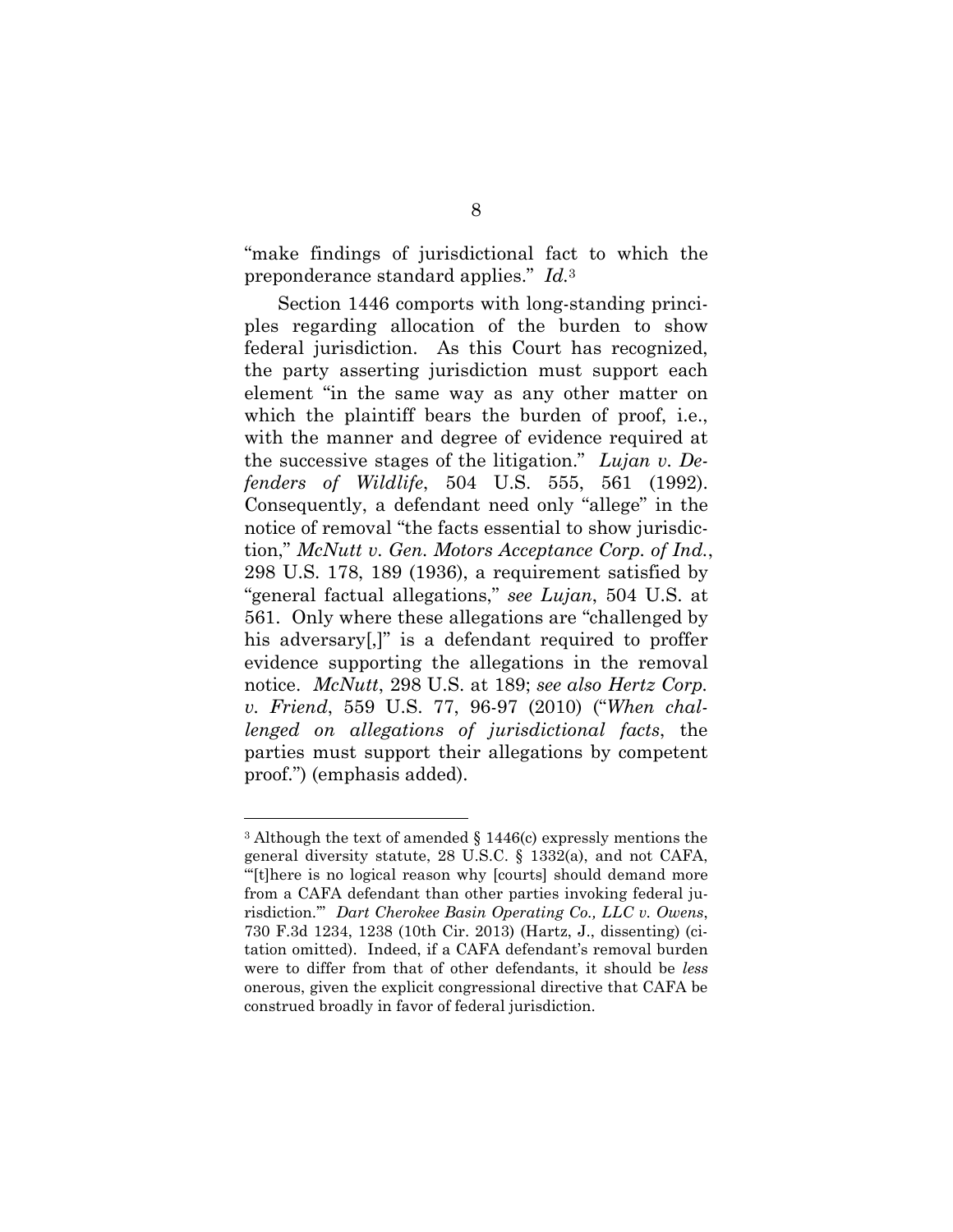The district court failed to appreciate Congress's intent in enacting § 1446 and overlooked the statute's parallels with the pleading requirements of Rule 8. In effect, its decision resurrected the "hyper-technical, code-pleading regime of a prior era" from which Rule 8 (and § 1446) "marks a notable and generous departure." *See Ashcroft v. Iqbal*, 556 U.S. 662, 678 (2009). This Court should clarify that the district court's demand that a defendant present evidence at the time of removal goes far beyond what § 1446 requires.

#### **B. Requiring Defendants To Submit Evidence With Notices Of Removal Creates An Impermissible Double Standard.**

The district court's failure to interpret § 1446 in a manner that is consistent with Rule 8 also produces an unfair double standard under which defendants face a higher burden of establishing federal jurisdiction on removal than plaintiffs do in pleading federal jurisdiction in their complaints. Congress authorized the removal of suits to federal court "almost contemporaneously with the adoption of the Constitution." *Tennessee v. Davis*, 100 U.S. 257, 265 (1879). As this Court recognized long ago, diversity jurisdiction was conceived to mitigate "State prejudices [that] might affect injuriously the regular administration of justice in the State courts." *Chicago & N.W.R. Co. v. Whitton's Adm'r*, 80 U.S. 270, 289 (1871). Congress sought to guarantee the protections of diversity jurisdiction by, in part, affording defendants the option of removing a diversity case from state court to federal court. *Id.* at 289; *see also Case of Sewing Mach. Cos.*, 85 U.S. 553, 573-74 (1873).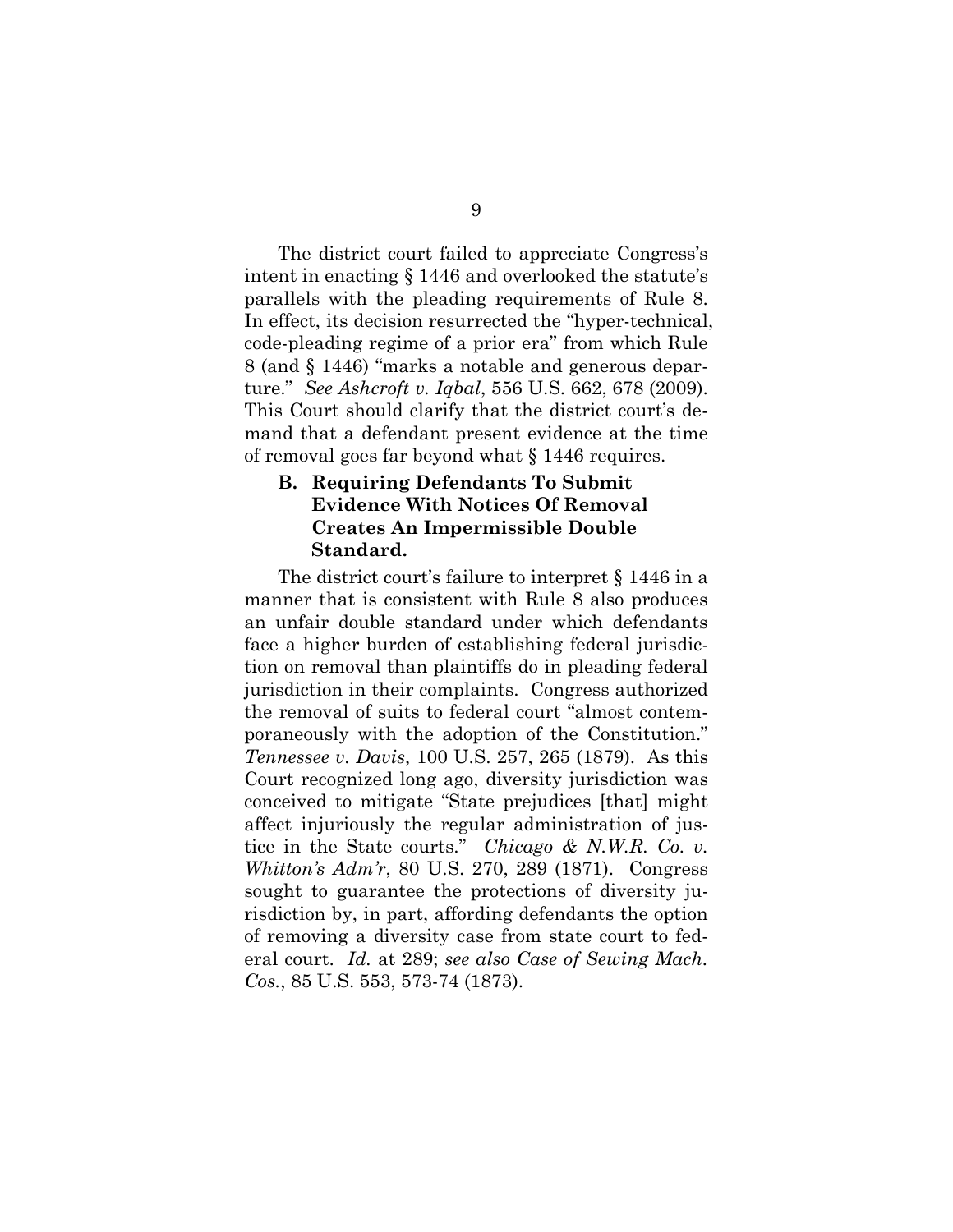Soon after ratification of the Constitution, this Court explained the role of removal in securing equal access to federal courts to both plaintiffs and defendants. "The constitution of the United States was designed for the common and equal benefit of all the people of the United States," the Court wrote, and is "not to be exercised exclusively for the benefit of parties who might be plaintiffs, and would elect the national forum, but also for the protection of defendants who might be entitled to try their rights . . . before the same forum." *Martin v. Hunter's Lessee*, 14 U.S. 304, 348 (1816). Without the possibility of removal, the Court continued, "the defendant may be deprived of all the security which the constitution intended in aid of his rights" because "the plaintiff may always elect the state court." *Id.* at 348-49. "Such a state of things can, in no respect, be considered as giving equal rights." *Id.* at 349. The Court's opinion in *Martin* thus "views removal as a procedural device intrinsically necessary for the protection of a defendant's *equal* and *constitutional* right to litigate certain claims in federal court." Scott R. Haiber, *Removing the Bias Against Removal*, 53 Cath. U. L. Rev. 609, 618 (2004).

In holding petitioners to an evidentiary burden not imposed on plaintiffs seeking to litigate in federal court, the district court overlooked the fact that "Congress created removal as a procedural vehicle . . . to level the playing field between plaintiffs and defendants." *Id.* Instead of leveling the playing field, the Tenth Circuit's approach imposes a heavy evidentiary burden on defendants seeking removal any time the jurisdictional prerequisites are not established on the face of the plaintiff's pleading. After all, a de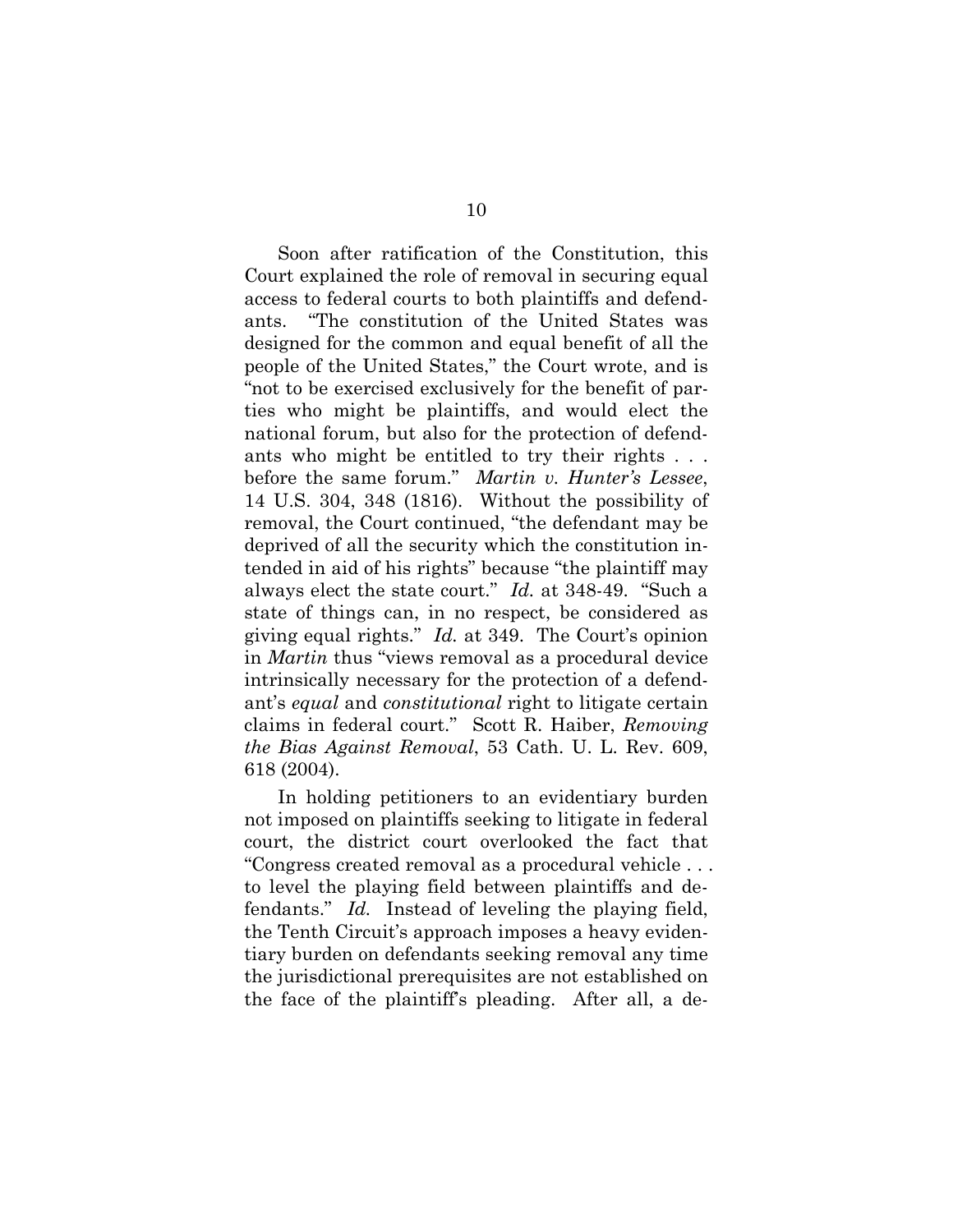fendant has only thirty days after receipt of the com $plaint - or, "if the case stated by the initial placing$ is not removable," thirty days after receipt "of a copy of an amended pleading, motion, order or other paper from which it may first be ascertained that the case" is removable – to file a notice of removal. 28 U.S.C. § 1446(b). As a result, the district court's ruling will force defendants to compile evidence to support federal jurisdiction within thirty days. And defendants who are unable to complete that task in such a short period will face a difficult decision: remove based on an incomplete record, uncertain whether the federal court will consider it sufficient to prove the amount in controversy, or risk losing the opportunity to remove the case at all by waiting until more evidence has been compiled.

The burden placed on defendants is all the more pronounced given their general lack of access to the discovery necessary to support jurisdictional allegations when a suit is first commenced. *See, e.g.*, Kan. R. Civ. P. 60-226(b)(6)(C) (providing that, absent court direction, expert disclosures need not be made until ninety days before the trial date). In some cases, amassing the evidence necessary to support jurisdictional allegations within thirty days will be an impossible task, wholly depriving defendants of their right to litigate indisputably federal cases in federal court.

For all of these reasons, reversal is required to ensure that courts in the Tenth Circuit are "equally vigilant to protect the right to proceed in the Federal court as to permit the state courts, in proper cases, to retain their own jurisdiction," *Wecker v. Nat'l Enameling & Stamping Co.*, 204 U.S. 176, 186 (1907).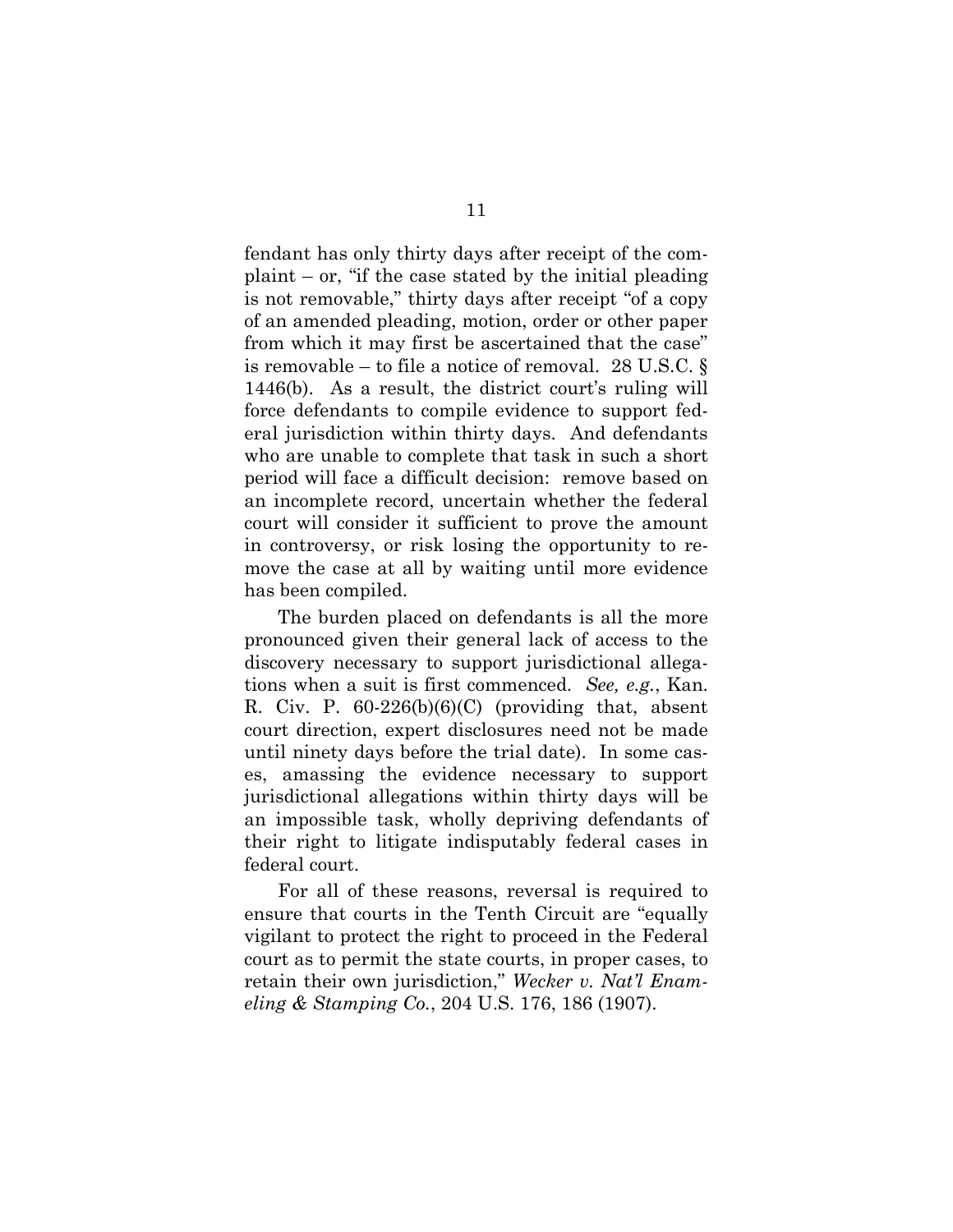### **C. Requiring Defendants To Submit Evidence With Notices Of Removal Needlessly Complicates The Jurisdictional Inquiry.**

The Tenth Circuit's approach will also make removals far more complicated, undermining "the need for judicial administration of a jurisdictional statute to remain as simple as possible." *Hertz*, 559 U.S. at 80. "Simple jurisdictional rules [ ] promote greater predictability," which "is valuable to corporations making business and investment decisions." *Hertz*, 559 U.S. at 94; *see also, e.g.*, *Carden v. Arkoma Assocs.*, 494 U.S. 185, 197 (1990) (explaining that "complexity is particularly unwelcome at the threshold stage of determining whether a court has jurisdiction"); *Navarro Sav. Ass'n v. Lee*, 446 U.S. 458, 464 n.13 (1980) ("'It is of first importance to have a definition . . . [that] will not invite extensive threshold litigation over jurisdiction.'") (citation omitted). Put another way: "[j]urisdiction should be as selfregulated as breathing; . . . litigation over whether the case is in the right court is essentially a waste of time and resources.'" *Navarro*, 446 U.S. at 464 n.13 (citation omitted).

The need for simple jurisdictional standards extends with full force to the removal context. Indeed, Congress made just this point three years ago when it enacted the JVCA in response to judges' expressed frustration that "the current rules force them to waste time determining jurisdictional issues at the expense of adjudicating underlying litigation." H.R. Rep. No. 112-10, at 1-2. Judge Wilkinson has echoed similar concerns with respect to class-action removals specifically: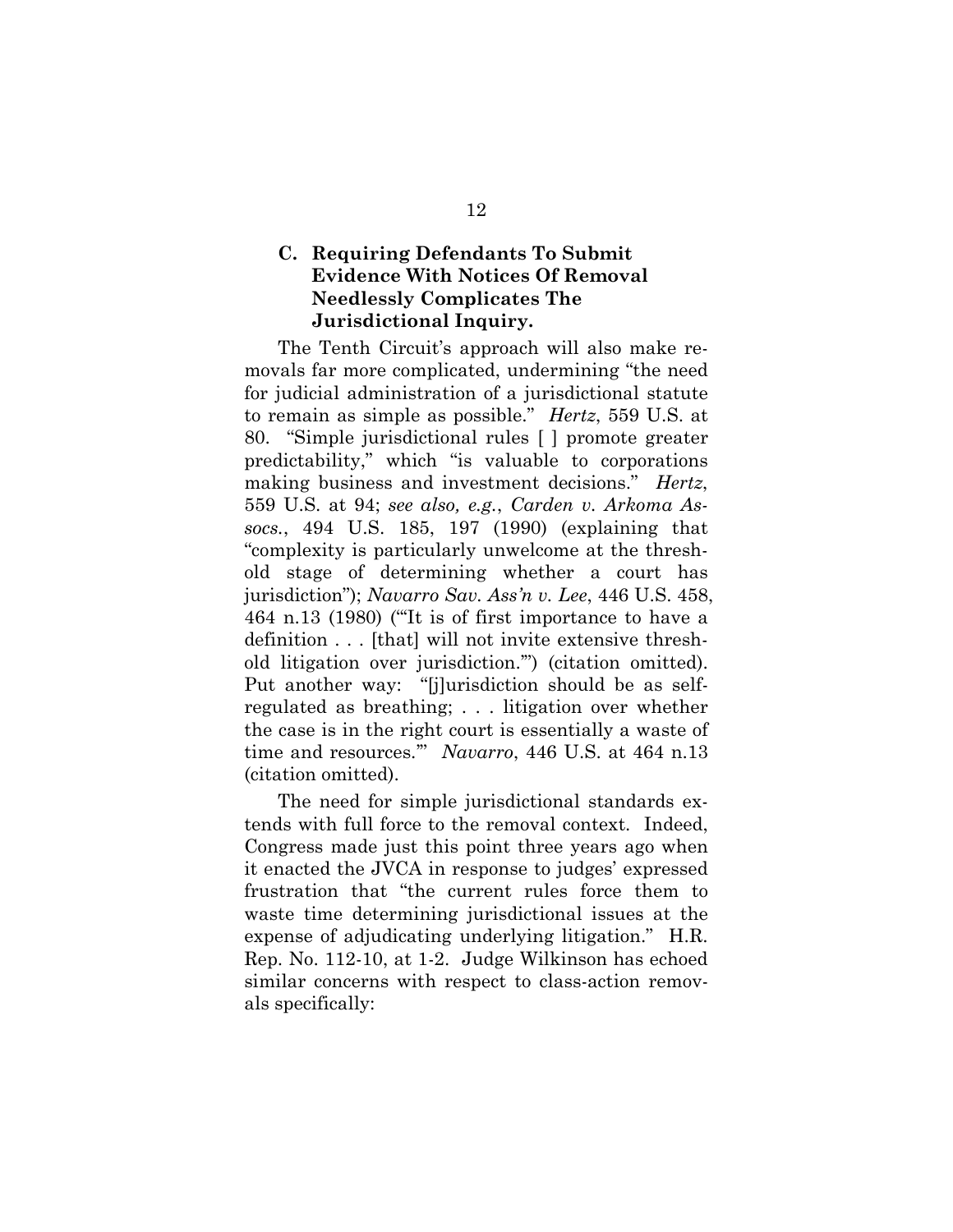Although [the removing defendant] bears the ultimate burden of proving by a preponderance of the evidence that the jurisdictional amount is in controversy, it need not produce reams of personnel records simply to present a prima facie case. To require more would lead to voluminous discovery requests and document production at the preliminary stages of what is itself a preliminary jurisdictional issue. Encouraging this sort of deluge adds more litigiousness to already litigious class action undertakings.

*Bartnikowski v. NVR, Inc.*, 307 F. App'x 730, 740-41 (4th Cir. 2009) (Wilkinson, J., dissenting).

The district court's decision turns these principles on their head. Even though respondents did not dispute that this action satisfies the requirements for the assertion of federal diversity jurisdiction, *see Owens*, 2013 WL 2237740, at \*3 ("Plaintiff offers no affidavit, declaration or other evidence challenging Defendants' calculation."), the court still required petitioners to submit evidence of the amount in controversy with their notice of removal. Absent reversal, the result will be that defendants in cases falling within the ambit of CAFA will feel obligated to assemble voluminous evidence in virtually every removable action, as "one can assume that an attorney representing a defendant in a case involving at least \$5 million . . . would have substantial incentive to be diligent," *Dart*, 730 F.3d at 1235 (Hartz, J., dissenting).

In short, the district court's misguided decision will complicate jurisdictional determinations, "eating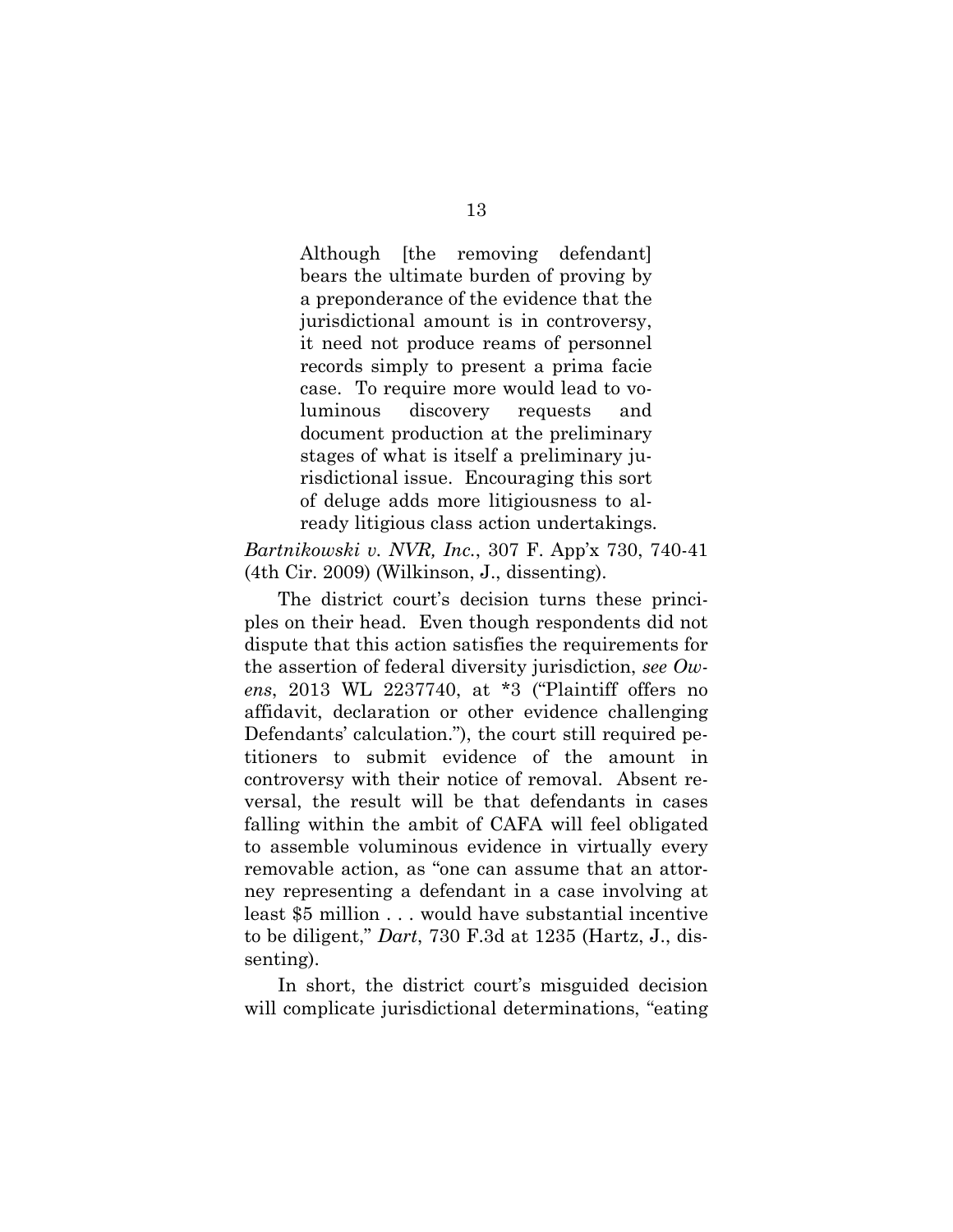up time and money as the parties litigate, not the merits of their claims, but which court is the right court to decide those claims," producing "appeals and reversals, encourag[ing] gamesmanship, and . . . diminish[ing] the likelihood that results and settlements will reflect a claim's legal and factual merits." *Hertz*, 559 U.S. at 94. For this reason, too, the Court should reverse the judgment below.

#### **II. THE DISTRICT COURT'S DECISION IGNORES CAFA'S SWEEPING EXPANSION OF JURISDICTION.**

Congress enacted CAFA to curb the abuses riddling the nation's class-action system by loosening jurisdictional requirements and guaranteeing a federal forum to defendants litigating interstate cases. The district court's ruling is not only contrary to the removal statute itself but also to the fundamental objectives underlying CAFA.

In enacting CAFA, Congress sought to "ensur[e] 'Federal court consideration of interstate cases of national importance.'" *Standard Fire Ins. Co. v. Knowles*, 133 S. Ct. 1345, 1350 (2013) (citation omitted). Indeed, the "overall intent" of CAFA was "to strongly favor the exercise of federal diversity jurisdiction over class actions with interstate ramifications." S. Rep. No. 109-14, at 35 (2005).

Congress's remedial objective was expressly extended to CAFA's amount-in-controversy provision, which the legislature intended "to be interpreted expansively." *Id.* at 42. According to the Senate Report, "if a federal court is uncertain about whether 'all matters in controversy' in a purported class action 'do not in the aggregate exceed the sum or value of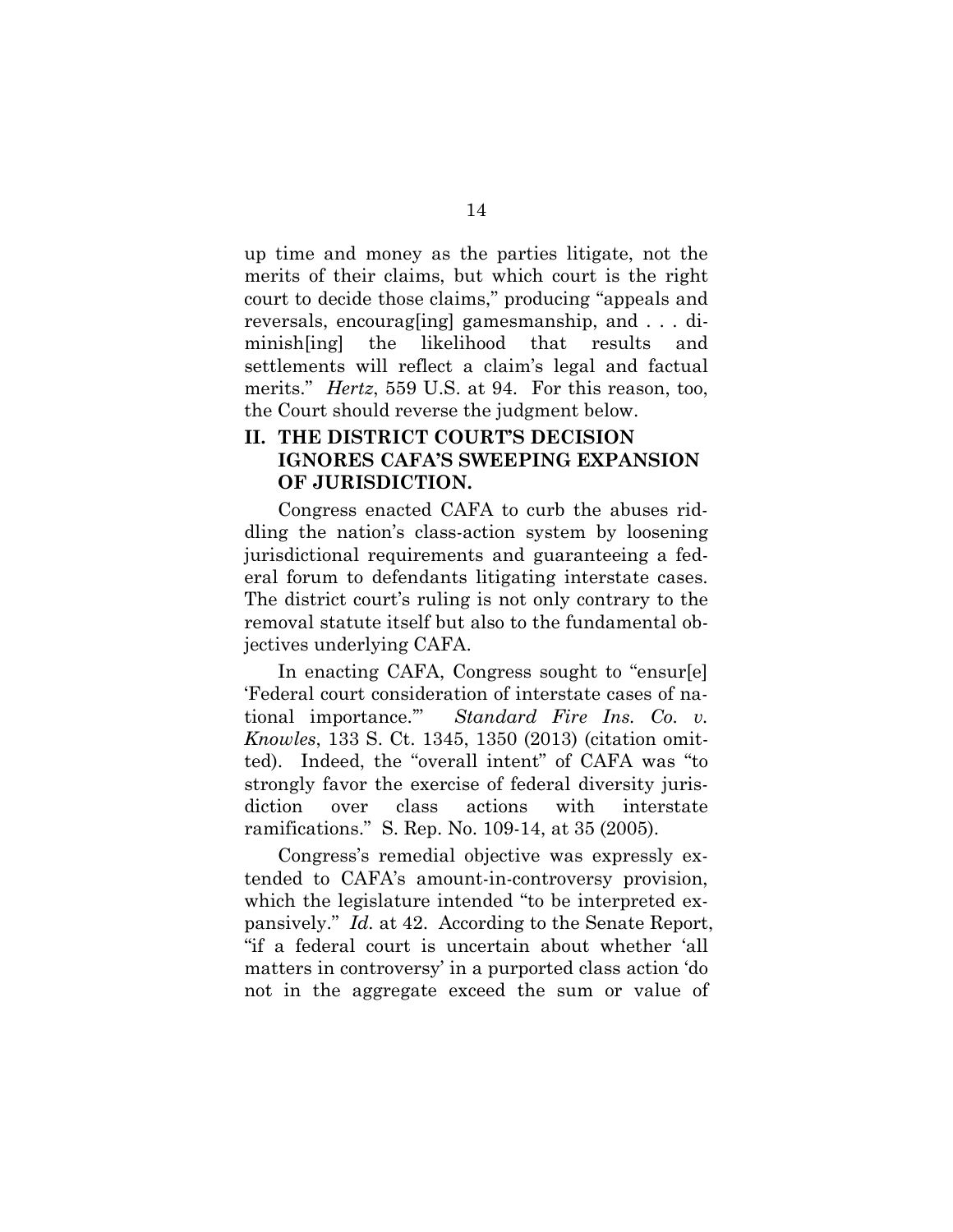\$5,000,000,' the court should err in favor of exercising jurisdiction over the case." *Id.*

Courts of Appeals and commentators have taken note of Congress's command to give CAFA a liberal construction. *See, e.g.*, *Westerfeld v. Indep. Processing, LLC*, 621 F.3d 819, 822 (8th Cir. 2010) ("'The language and structure of CAFA . . . indicate that Congress contemplated broad federal court jurisdiction with only narrow exceptions.'") (citation omitted); *Evans v. Walter Indus., Inc.*, 449 F.3d 1159, 1164 (11th Cir. 2006) ("The language and structure of CAFA itself indicates that Congress contemplated broad federal court jurisdiction."); H. Hunter Twiford, III *et al.*, *CAFA's New "Minimal Diversity" Standard for Interstate Class Actions Creates a Presumption that Jurisdiction Exists, with the Burden of Proof Assigned to the Party Opposing Jurisdiction*, 25 Miss. C. L. Rev. 7, 9, 60 (2005) (remarking that CAFA ushered in "fundamental changes" to diversity jurisdiction that "greatly liberalize and invite . . . federal court jurisdiction over class actions"); Sara S. Vance, *A Primer on the Class Action Fairness Act of 2005*, 80 Tul. L. Rev. 1617, 1641, 1643 (2006) (observing that CAFA "expanded federal jurisdiction in a major way" and "represents the largest expansion of federal jurisdiction in recent memory").

Despite the impressive body of statutory text, case law, and legislative history insisting that courts should construe CAFA's provisions expansively, the district court here did just the opposite. As a preliminary matter, the court announced that it "narrowly construes removal statutes" and resolves all doubts "in favor of remand," *Owens*, 2013 WL 2237740, at \*1. The court made this statement even though CAFA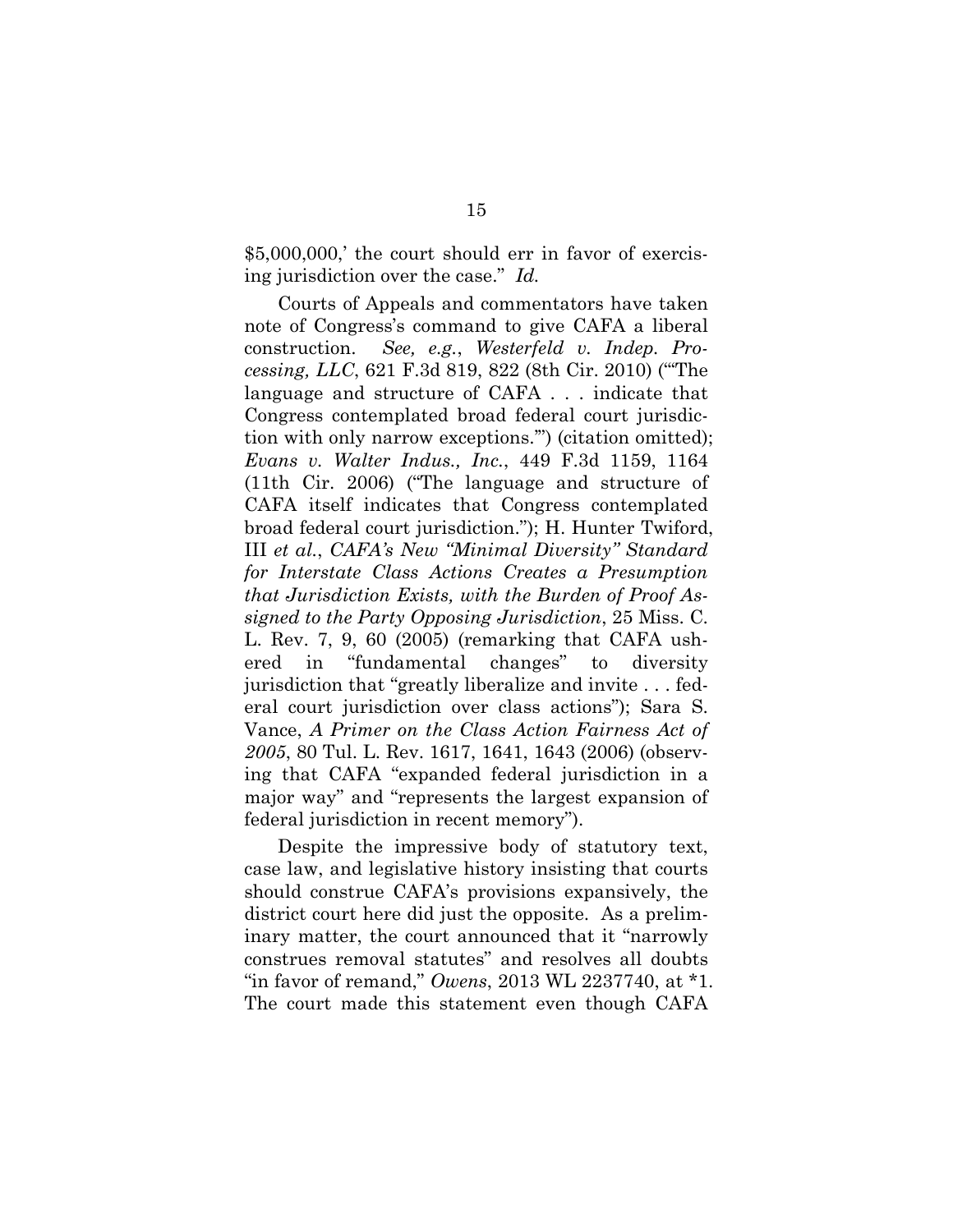demands that courts give its provisions a broad interpretation and resolve doubts in favor of federal jujurisdiction, not remand. *See, e.g.*, S. Rep. 109-14, at 43 ("Overall, new section 1332(d) is intended to expand substantially federal court jurisdiction over class actions. Its provisions should be read broadly, with a strong preference that interstate class actions should be heard in a federal court if properly removed by any defendant.").

To be sure, "[t]he burden of persuasion for establishing diversity jurisdiction . . . remains on the party asserting it." *Hertz*, 559 U.S. at 96 (citation omitted). But congressional intent, as reflected through the statutory text, determines the appropriate mode of interpreting a removal statute. *See Breuer v. Jim's Concrete of Brevard, Inc.*, 538 U.S. 691, 697-98 (2003). Hence, while strictly construing a removal statute is appropriate when its text suggests such a restrained approach, *see, e.g.*, *Shamrock Oil & Gas Corp. v. Sheets*, 313 U.S. 100, 108 (1941) (relying on the "Congressional purpose to restrict the jurisdiction of the federal courts on removal" to justify strictly construing the general removal statute), "an expansive interpretation of the nature of the right to remove" should accompany a statute evincing an "unusually strong preference for adjudication of [certain claims] in the federal court system," *In re Tex. E. Transmission Corp. PCB Contamination Ins. Coverage Litig.*, 15 F.3d 1230, 1243 (3d Cir. 1994); *see also Acosta v. Master Maint. & Constr. Inc.*, 452 F.3d 373, 377 (5th Cir. 2006). Because Congress indicated an "unusually strong preference" for adjudication of class actions in federal courts, CAFA's removal provisions should receive "an expansive interpretation." *See Tex. E.*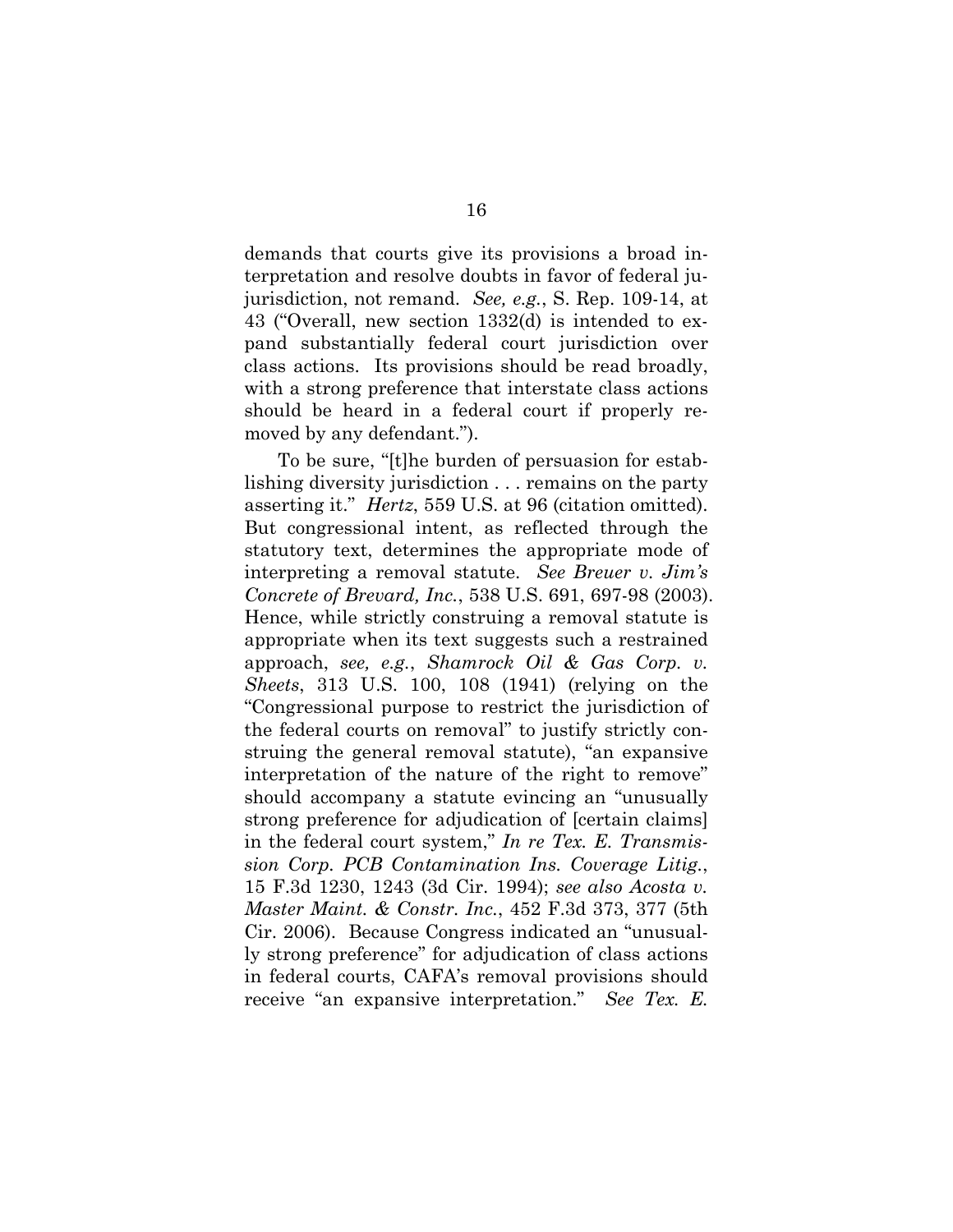*Transmission Corp.*, 15 F.3d at 1243 (applying this rationale to removal provision of the Foreign Sovereign Immunities Act based on Congress's clearly expressed intent).

The district court's cramped interpretation of CAFA in conjunction with § 1446 also rewards gamesmanship, despite this Court's admonition that plaintiffs' use of clever pleading and subterfuge must not be allowed to forestall removal to federal court, *see Standard Fire*, 133 S. Ct. at 1350; *see also* S. Rep. No. 109-14, at 10 ("[C]urrent law enables plaintiffs' lawyers who prefer to litigate in state courts to easily 'game the system' and avoid removal of large interstate class actions to federal court."). Class-action plaintiffs wishing to remain in state court have every incentive under the Tenth Circuit's approach to allege damages as vaguely as possible. A lack of concrete damages information in the complaint will make it all the more difficult for defendants to compile the necessary quantum of evidence to remove an action to federal court in a timely manner. For this reason too, the district court's ruling should be reversed.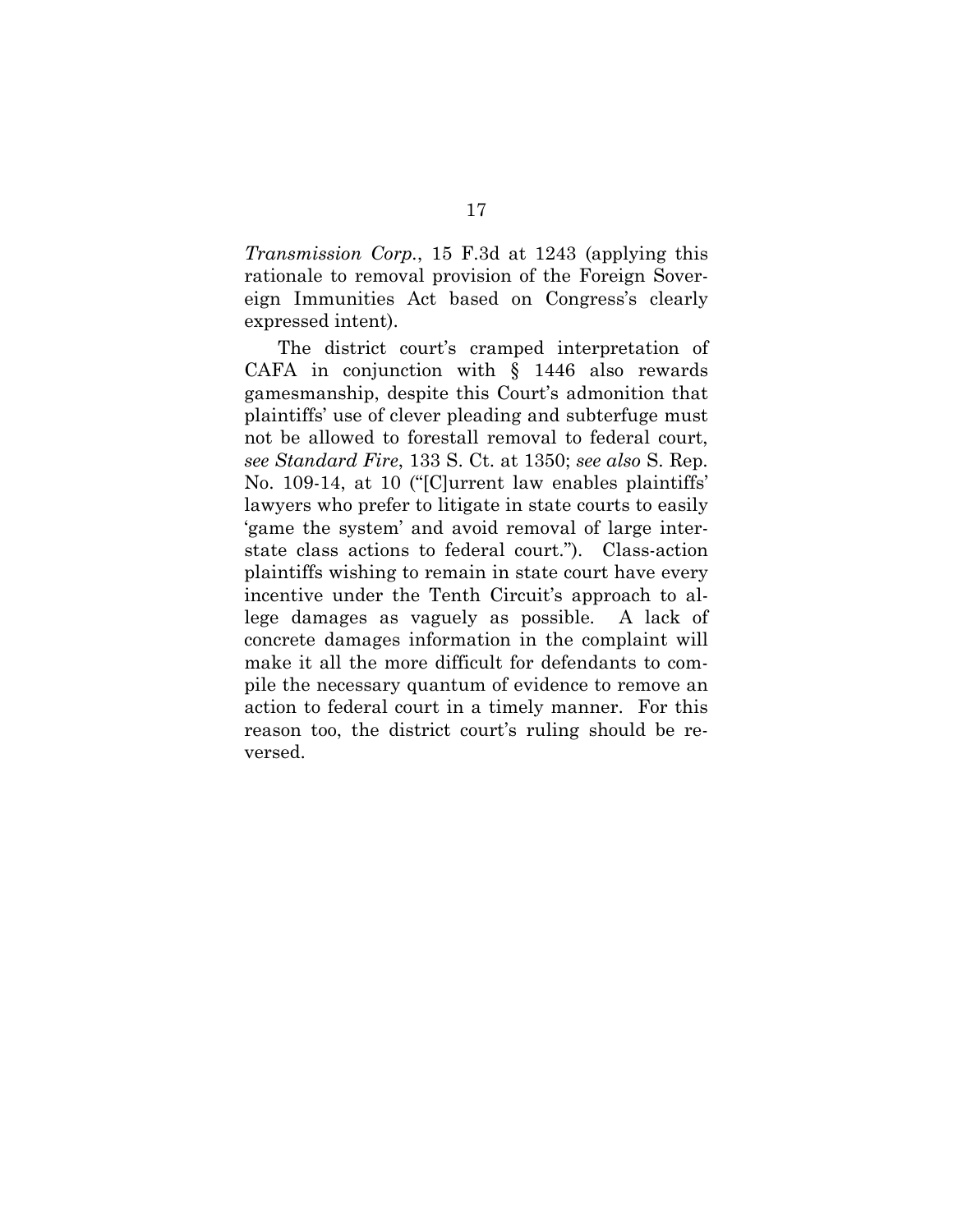#### **CONCLUSION**

For the foregoing reasons, and those stated by petitioners, the Court should reverse the judgment below.

Respectfully submitted,

KATE COMERFORD TODD TYLER R. GREEN NATIONAL **CHAMBER** LITIGATION CENTER, INC. 1615 H Street, NW Washington, DC 20062 (202) 463-5337

KAREN HARNED LUKE WAKE **NATIONAL** FEDERATION OF INDEPENDENT BUSINESSES SMALL BUSINESS LEGAL CENTER 1201 F St., NW #200 Washington, DC 20004

DEBORAH WHITE RETAIL LITIGATION **CENTER** 1700 N. Moore Street Suite 2250 Arlington, VA 22209

JOHN H. BEISNER *Counsel of Record* JESSICA D. MILLER GEOFFREY M. WYATT SKADDEN, ARPS, SLATE, MEAGHER & FLOM LLP 1440 New York Avenue, NW Washington, DC 20005 (202) 371-7000 john.beisner@skadden.com